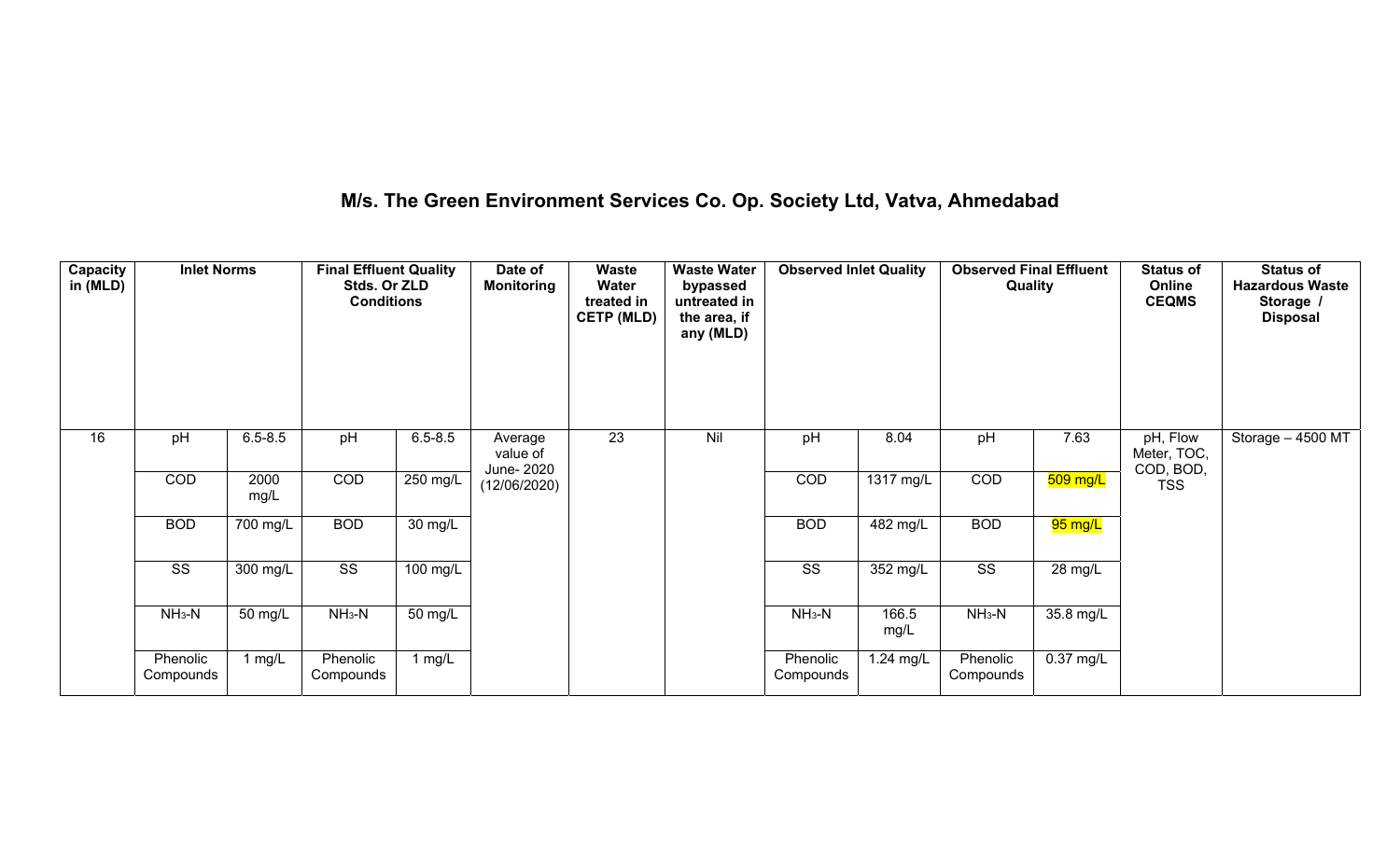## **M/s. Odhav Enviro Project Ltd., Odhav, Ahmedabad**

| Capacity<br>in (MLD) | <b>Inlet Norms</b>     |              | <b>Final Effluent Quality</b><br>Stds. Or ZLD<br><b>Conditions</b> |             | Date of<br><b>Monitoring</b>      | <b>Waste</b><br>Water<br>treated in<br><b>CETP (MLD)</b> | <b>Waste Water</b><br>bypassed<br>untreated in<br>the area, if<br>any (MLD) | <b>Observed Inlet Quality</b> |            | <b>Observed Final Effluent</b><br>Quality |             | <b>Status of</b><br>Online<br><b>CEQMS</b>   | <b>Status of</b><br><b>Hazardous Waste</b><br>Storage /<br><b>Disposal</b> |
|----------------------|------------------------|--------------|--------------------------------------------------------------------|-------------|-----------------------------------|----------------------------------------------------------|-----------------------------------------------------------------------------|-------------------------------|------------|-------------------------------------------|-------------|----------------------------------------------|----------------------------------------------------------------------------|
| 1.2                  | pH                     | $6.5 - 8.5$  | pH                                                                 | $6.5 - 8.5$ | Average<br>value of<br>June- 2020 | 1.1                                                      | Nil                                                                         | pH                            | 7.04       | pH                                        | 7.6         | Flow meter at<br>inlet & outlet,<br>COD, pH, | Storage - 60 MT                                                            |
|                      | COD                    | 2000<br>mg/L | COD                                                                | $250$ mg/L  | (08/06/2020)                      |                                                          |                                                                             | COD                           | 1634 mg/L  | COD                                       | $545$ mg/L  | TSS, BOD                                     |                                                                            |
|                      | <b>BOD</b>             | 700 mg/L     | <b>BOD</b>                                                         | 30 mg/L     |                                   |                                                          |                                                                             | <b>BOD</b>                    | $490$ mg/L | <b>BOD</b>                                | $114$ mg/L  |                                              |                                                                            |
|                      | $\overline{\text{SS}}$ | 300 mg/L     | $\overline{\text{SS}}$                                             | $100$ mg/L  |                                   |                                                          |                                                                             | $\overline{\text{SS}}$        | $390$ mg/L | $\overline{\text{SS}}$                    | 74 mg/L     |                                              |                                                                            |
|                      | $NH3-N$                | 50 mg/L      | $NH_3-N$                                                           | 50 mg/L     |                                   |                                                          |                                                                             | $NH3-N$                       | 146 mg/L   | $NH3-N$                                   | 39.8 mg/L   |                                              |                                                                            |
|                      | Phenolic<br>Compounds  | 1 mg/L       | Phenolic<br>Compounds                                              | 1 $mg/L$    |                                   |                                                          |                                                                             | Phenolic<br>Compounds         | 2.90 mg/L  | Phenolic<br>Compounds                     | $0.95$ mg/L |                                              |                                                                            |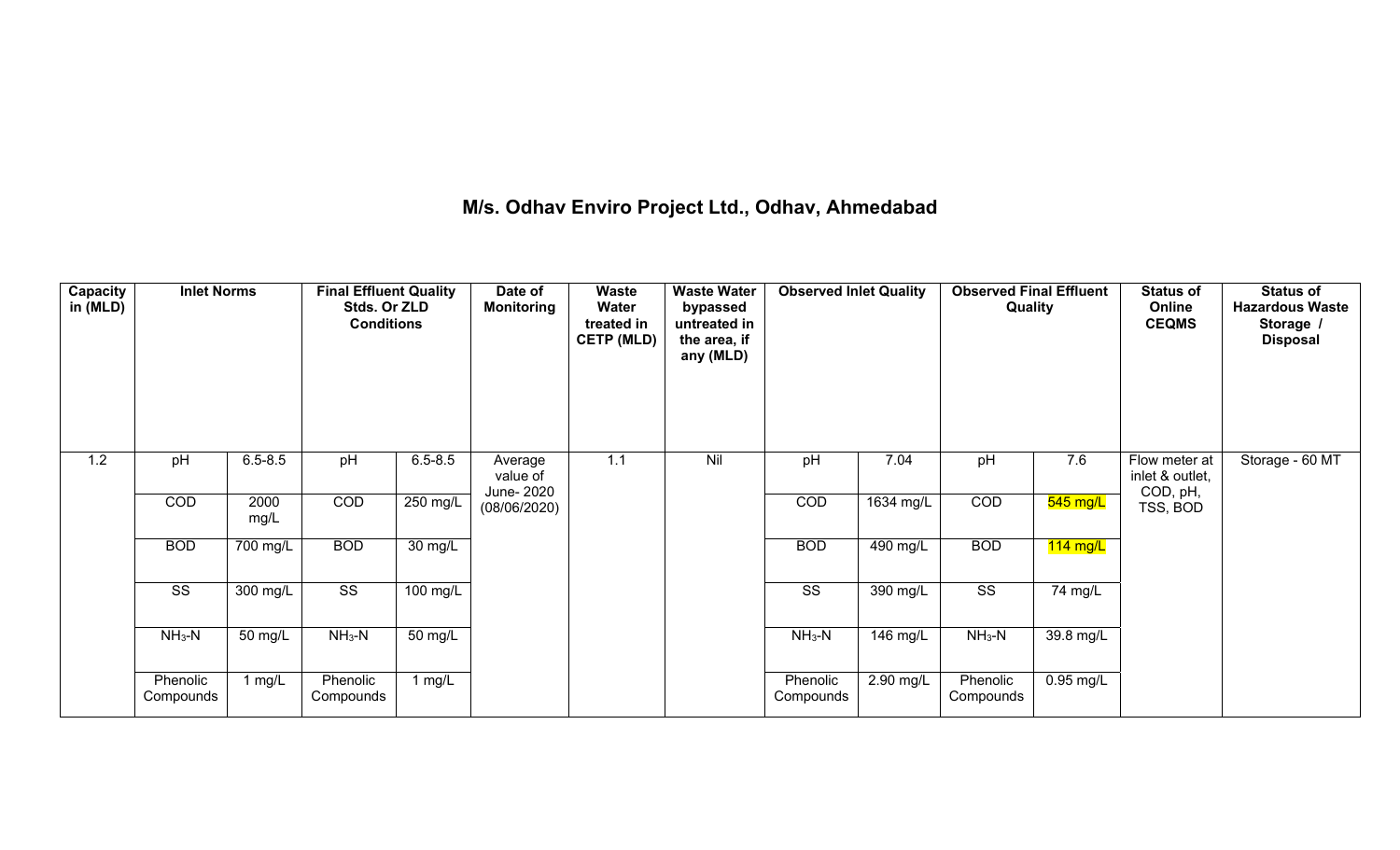## **M/s. Gujarat Vepari Maha Mandal Sahkari Udhyogik Vasahat Ltd, Ahmedabad**

| <b>Capacity</b><br>in (MLD) | <b>Inlet Norms</b>     |              | <b>Final Effluent Quality</b><br>Stds. Or ZLD<br><b>Conditions</b> |                      | Date of<br><b>Monitoring</b>       | Waste<br>Water<br>treated in<br><b>CETP (MLD)</b> | <b>Waste Water</b><br>bypassed<br>untreated in<br>the area, if<br>any (MLD) | <b>Observed Inlet Quality</b> |             | <b>Observed Final Effluent</b><br>Quality |            | <b>Status of</b><br>Online<br><b>CEQMS</b> | <b>Status of</b><br><b>Hazardous Waste</b><br>Storage /<br><b>Disposal</b> |
|-----------------------------|------------------------|--------------|--------------------------------------------------------------------|----------------------|------------------------------------|---------------------------------------------------|-----------------------------------------------------------------------------|-------------------------------|-------------|-------------------------------------------|------------|--------------------------------------------|----------------------------------------------------------------------------|
| 0.45                        | pH                     | $6.5 - 8.5$  | pH                                                                 | $6.5 - 8.5$          | Average<br>value of<br>June - 2020 | 0.7                                               | Nil                                                                         | pH                            | 6.27        | pH                                        | 7.65       | Flow Meter                                 | Storage - 80 MT                                                            |
|                             | COD                    | 2000<br>mg/L | COD                                                                | $250 \text{ mg/L}$   | (03/06/2020)                       |                                                   |                                                                             | COD                           | 480 mg/L    | COD                                       | 146 mg/L   |                                            |                                                                            |
|                             | <b>BOD</b>             | 700 mg/L     | <b>BOD</b>                                                         | $30 \text{ mg/L}$    |                                    |                                                   |                                                                             | <b>BOD</b>                    | 122 mg/L    | <b>BOD</b>                                | 24 mg/L    |                                            |                                                                            |
|                             | $\overline{\text{ss}}$ | $300$ mg/L   | $\overline{\text{SS}}$                                             | $100$ mg/L           |                                    |                                                   |                                                                             | $\overline{\text{ss}}$        | 634 mg/L    | $\overline{\text{ss}}$                    | 52 mg/L    |                                            |                                                                            |
|                             | $NH3-N$                | 50 mg/L      | $NH3-N$                                                            | $\overline{50}$ mg/L |                                    |                                                   |                                                                             | $NH3-N$                       | 62.8 mg/L   | $NH3-N$                                   | 22.4 mg/L  |                                            |                                                                            |
|                             | Phenolic<br>Compounds  | 1 $mg/L$     | Phenolic<br>Compounds                                              | 1 mg/L               |                                    |                                                   |                                                                             | Phenolic<br>Compounds         | $0.36$ mg/L | Phenolic<br>Compounds                     | <b>BDL</b> |                                            |                                                                            |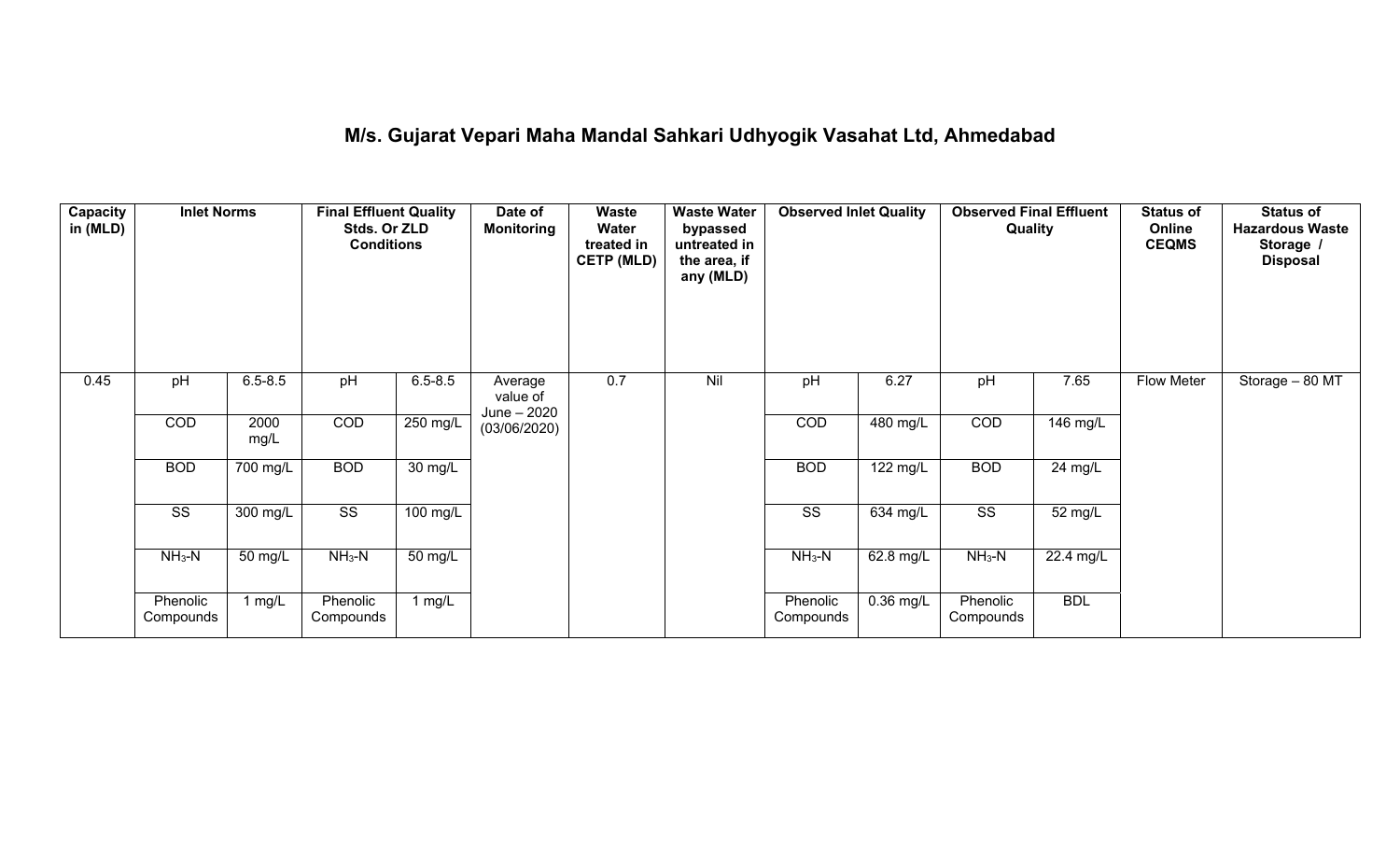# **M/s. Odhav Green Enviro Project Association, Odhav, Ahmedabad**

| Capacity<br>in (MLD) | <b>Inlet Norms</b>     |                    | <b>Final Effluent Quality</b><br>Stds. Or ZLD<br><b>Conditions</b> |                       | Date of<br><b>Monitoring</b>              | Waste<br>Water<br>treated in<br><b>CETP</b><br>(MLD) | <b>Waste Water</b><br>bypassed<br>untreated in<br>the area, if<br>any (MLD) | <b>Observed Inlet Quality</b> |        | <b>Observed Final Effluent</b><br>Quality |                          | <b>Status of</b><br>Online<br><b>CEQMS</b> | <b>Status of</b><br><b>Hazardous Waste</b><br>Storage /<br><b>Disposal</b> |
|----------------------|------------------------|--------------------|--------------------------------------------------------------------|-----------------------|-------------------------------------------|------------------------------------------------------|-----------------------------------------------------------------------------|-------------------------------|--------|-------------------------------------------|--------------------------|--------------------------------------------|----------------------------------------------------------------------------|
| 1.00                 | pH                     | $6.5 - 8.5$        | pH                                                                 | $6.5 - 8.5$           | June-2020<br>(16/06/2020)<br>Sampling not | 0.8                                                  | Nil                                                                         | pH                            |        | pH                                        | $\overline{\phantom{0}}$ | $\blacksquare$                             | <b>10 MT</b>                                                               |
|                      | COD                    | $750$ mg/L         | COD                                                                | 250 mg/L              | done as<br>CETP not in<br>operation       |                                                      |                                                                             | COD                           |        | COD                                       | $\sim$                   |                                            |                                                                            |
|                      | <b>BOD</b>             | $250 \text{ mg/L}$ | <b>BOD</b>                                                         | $30 \text{ mg/L}$     |                                           |                                                      |                                                                             | <b>BOD</b>                    |        | <b>BOD</b>                                | $\blacksquare$           |                                            |                                                                            |
|                      | $\overline{\text{ss}}$ | 300 mg/L           | $\overline{\text{ss}}$                                             | $\overline{100}$ mg/L |                                           |                                                      |                                                                             | $\overline{\text{SS}}$        | $\sim$ | $\overline{\text{ss}}$                    | $\blacksquare$           |                                            |                                                                            |
|                      | $NH3-N$                | 50 mg/L            | $NH3-N$                                                            | 50 mg/L               |                                           |                                                      |                                                                             | $NH3-N$                       | $\sim$ | $NH3-N$                                   | $\blacksquare$           |                                            |                                                                            |
|                      | Phenolic<br>Compounds  | 1 $mg/L$           | Phenolic<br>Compounds                                              | $1$ mg/L              |                                           |                                                      |                                                                             | Phenolic<br>Compounds         | $\sim$ | Phenolic<br>Compounds                     | $\blacksquare$           |                                            |                                                                            |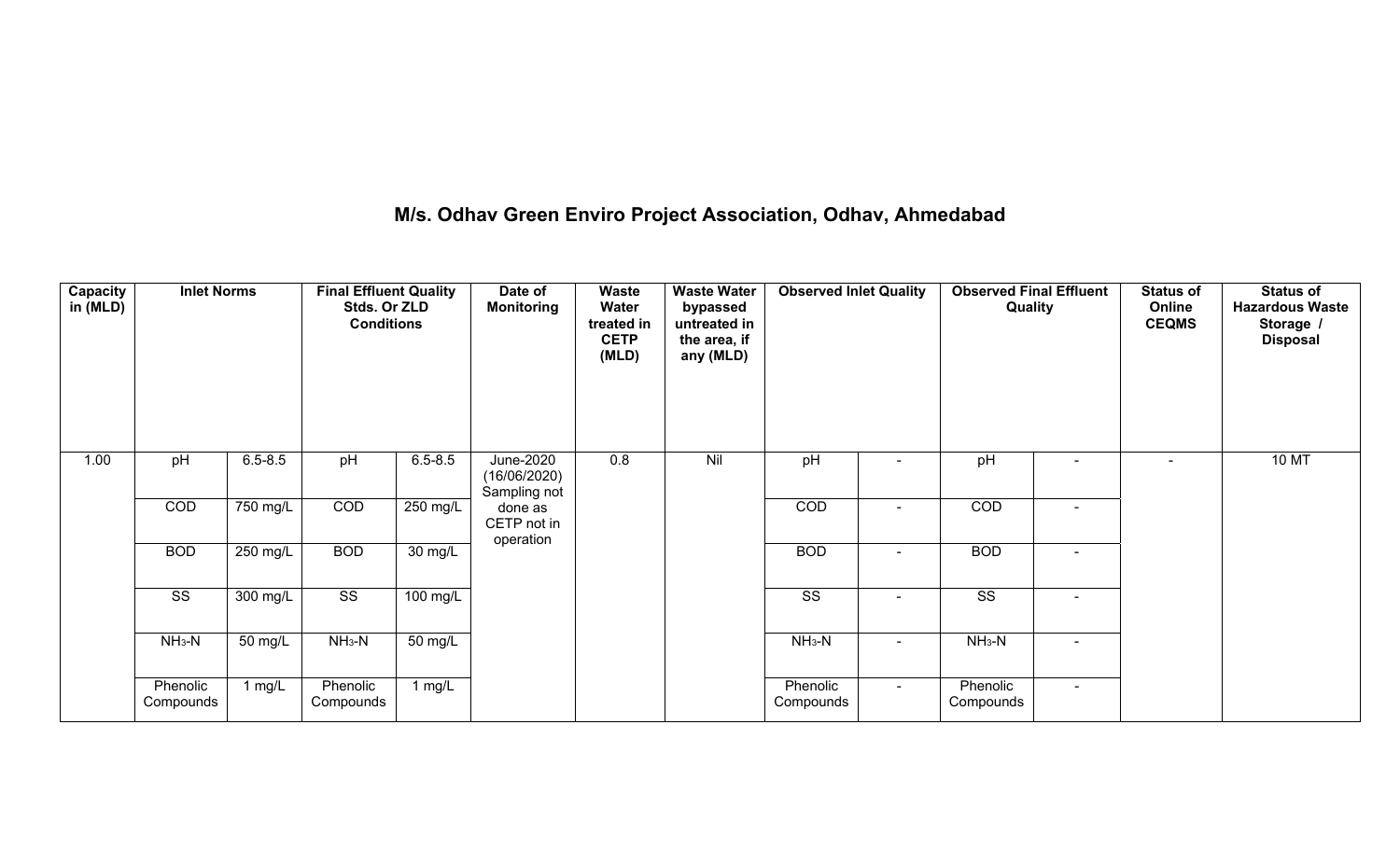## **M/s. Naroda Enviro Project Ltd., Naroda, Ahmedabad**

| Capacity<br>in (MLD) | <b>Inlet Norms</b>     |              | <b>Final Effluent Quality</b><br>Stds. Or ZLD<br><b>Conditions</b> |                    | Date of<br><b>Monitoring</b>      | Waste<br>Water<br>treated in<br><b>CETP (MLD)</b> | <b>Waste Water</b><br>bypassed<br>untreated in<br>the area, if<br>any (MLD) | <b>Observed Inlet Quality</b> |                               | <b>Observed Final Effluent</b><br>Quality |                        | <b>Status of</b><br>Online<br><b>CEQMS</b> | <b>Status of</b><br><b>Hazardous Waste</b><br>Storage /<br><b>Disposal</b> |
|----------------------|------------------------|--------------|--------------------------------------------------------------------|--------------------|-----------------------------------|---------------------------------------------------|-----------------------------------------------------------------------------|-------------------------------|-------------------------------|-------------------------------------------|------------------------|--------------------------------------------|----------------------------------------------------------------------------|
| 3.00                 | pH                     | $6.5 - 8.5$  | pH                                                                 | $6.5 - 8.5$        | Average<br>value of<br>June- 2020 | 4.5                                               | Nil                                                                         | pH                            | 8.07                          | pH                                        | 7.29                   | $\sim$                                     | Storage - 800 MT                                                           |
|                      | COD                    | 2000<br>mg/L | COD                                                                | $250 \text{ mg/L}$ | (05/06/2020)                      |                                                   |                                                                             | COD                           | 3531 mg/L                     | COD                                       | 619 mg/L               |                                            |                                                                            |
|                      | <b>BOD</b>             | $700$ mg/L   | <b>BOD</b>                                                         | $30 \text{ mg/L}$  |                                   |                                                   |                                                                             | <b>BOD</b>                    | $1007 \overline{\text{mg/L}}$ | <b>BOD</b>                                | 159 mg/L               |                                            |                                                                            |
|                      | $\overline{\text{ss}}$ | $300$ mg/L   | $\overline{\text{ss}}$                                             | $100$ mg/L         |                                   |                                                   |                                                                             | $\overline{\text{SS}}$        | $206$ mg/L                    | $\overline{\text{SS}}$                    | 48 mg/L                |                                            |                                                                            |
|                      | $NH3-N$                | 50 mg/L      | $NH3-N$                                                            | 50 mg/L            |                                   |                                                   |                                                                             | $NH3-N$                       | 80.9 mg/L                     | $NH3-N$                                   | 22.9 mg/L              |                                            |                                                                            |
|                      | Phenolic<br>Compounds  | 1 $mg/L$     | Phenolic<br>Compounds                                              | 1 $mg/L$           |                                   |                                                   |                                                                             | Phenolic<br>Compounds         | $1.26$ mg/L                   | <b>Phenolic</b><br>Compound<br>s          | <mark>1.91 mg/L</mark> |                                            |                                                                            |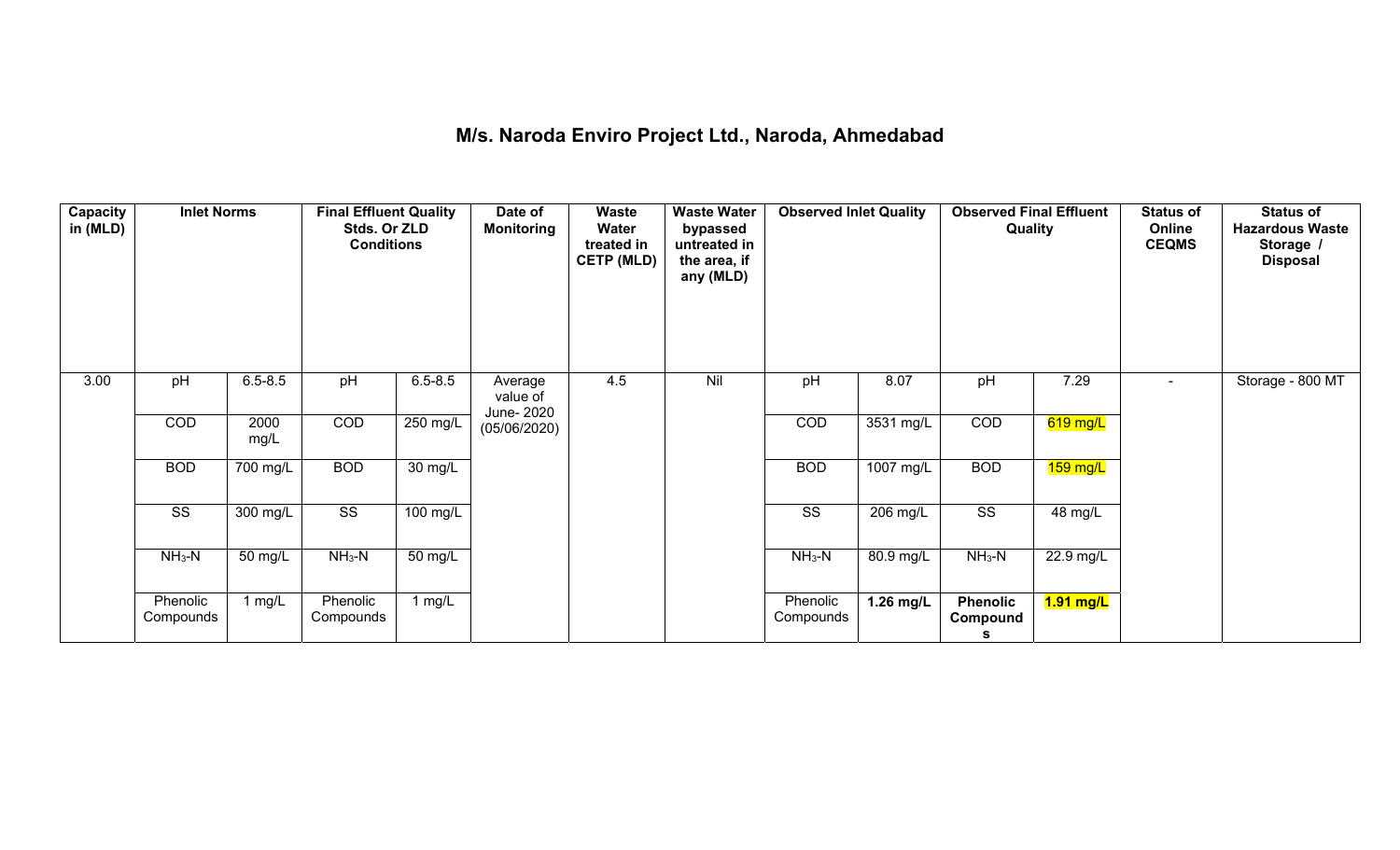# **M/s. Narol Dyestuff Enviro Society., Narol, Ahmedabad**

| Capacity<br>in (MLD) | <b>Inlet Norms</b>     |              | <b>Final Effluent Quality</b><br>Stds. Or ZLD<br><b>Conditions</b> |                    | Date of<br><b>Monitoring</b>      | Waste<br>Water<br>treated in<br><b>CETP (MLD)</b> | <b>Waste Water</b><br>bypassed<br>untreated in<br>the area, if<br>any (MLD) | <b>Observed Inlet Quality</b>    |                      | <b>Observed Final Effluent</b><br>Quality |               | <b>Status of</b><br>Online<br><b>CEQMS</b> | <b>Status of</b><br><b>Hazardous Waste</b><br>Storage /<br><b>Disposal</b> |
|----------------------|------------------------|--------------|--------------------------------------------------------------------|--------------------|-----------------------------------|---------------------------------------------------|-----------------------------------------------------------------------------|----------------------------------|----------------------|-------------------------------------------|---------------|--------------------------------------------|----------------------------------------------------------------------------|
| 0.045                | pH                     | $6.5 - 8.5$  | pH                                                                 | $6.5 - 8.5$        | Average<br>value of<br>June- 2020 | 0.020                                             | Nil                                                                         | pH                               | 7.8                  | pH                                        | 8.08          | $\sim$                                     | Storage - 45 MT                                                            |
|                      | COD                    | 1500<br>mg/L | COD                                                                | 250 mg/L           | (09/06/2020)                      |                                                   |                                                                             | COD                              | $290$ mg/L           | $\overline{COD}$                          | 340 mg/L      |                                            |                                                                            |
|                      | <b>BOD</b>             | 500 mg/L     | <b>BOD</b>                                                         | 30 mg/L            |                                   |                                                   |                                                                             | <b>BOD</b>                       | $\overline{59}$ mg/L | <b>BOD</b>                                | 80 mg/L       |                                            |                                                                            |
|                      | $\overline{\text{ss}}$ | $300$ mg/L   | $\overline{\text{SS}}$                                             | $100 \text{ mg/L}$ |                                   |                                                   |                                                                             | $\overline{\text{ss}}$           | 82 mg/L              | $\overline{\text{ss}}$                    | 54 mg/L       |                                            |                                                                            |
|                      | $NH3-N$                | 50 mg/L      | $NH3-N$                                                            | 50 mg/L            |                                   |                                                   |                                                                             | $NH3-N$                          | 3.25 mg/L            | $NH_3-N$                                  | 21.45<br>mg/L |                                            |                                                                            |
|                      | Phenolic<br>Compounds  | 1 $mg/L$     | Phenolic<br>Compounds                                              | 1 $mg/L$           |                                   |                                                   |                                                                             | <b>Phenolic</b><br>Compound<br>s | $0.22$ mg/L          | <b>Phenolic</b><br>Compound<br>s          | $0.31$ mg/L   |                                            |                                                                            |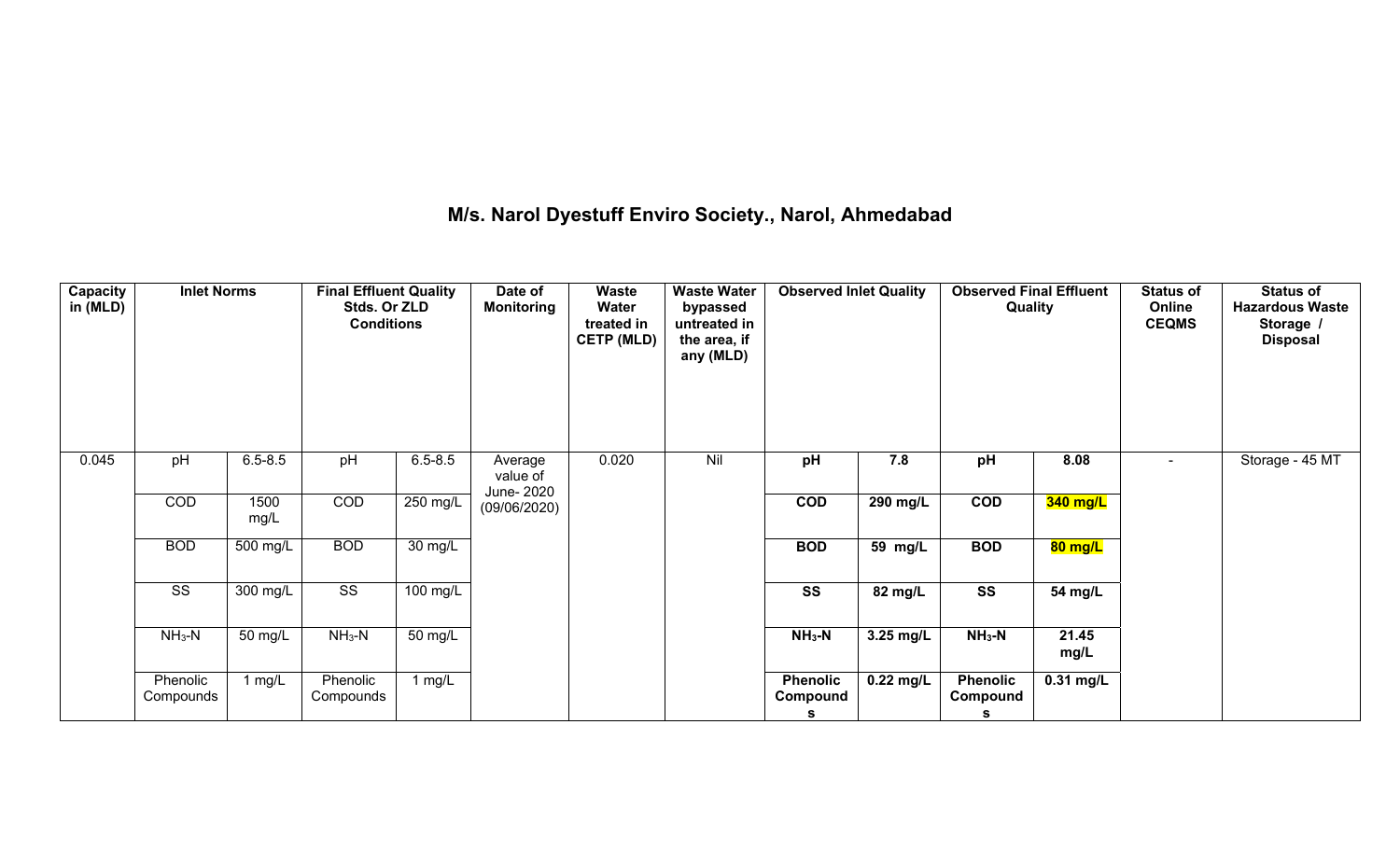# **M/s. Narol Textile Infrastructure & Enviro Management, (ATPA Swarnim Gujarat Enviro P. Ltd), Ahmedabad**

| Capacity<br>in (MLD) | <b>Inlet Norms</b>     |              | <b>Final Effluent Quality</b><br>Stds. Or ZLD<br><b>Conditions</b> |             | Date of<br><b>Monitoring</b> | <b>Waste</b><br>Water<br>treated in<br><b>CETP (MLD)</b> | <b>Waste Water</b><br>bypassed<br>untreated in<br>the area, if<br>any (MLD) | <b>Observed Inlet Quality</b> |            | <b>Observed Final Effluent</b><br>Quality |            | <b>Status of</b><br>Online<br><b>CEQMS</b> | <b>Status of</b><br><b>Hazardous Waste</b><br>Storage /<br><b>Disposal</b> |
|----------------------|------------------------|--------------|--------------------------------------------------------------------|-------------|------------------------------|----------------------------------------------------------|-----------------------------------------------------------------------------|-------------------------------|------------|-------------------------------------------|------------|--------------------------------------------|----------------------------------------------------------------------------|
| 100                  | pH                     | $6.5 - 8.5$  | pH                                                                 | $6.5 - 8.5$ | Average<br>value of          | 100                                                      | Nil                                                                         | pH                            | 7.79       | pH                                        | 8.48       | $\overline{\phantom{a}}$                   | Storage-800 MT                                                             |
|                      | COD                    | 1200<br>mg/L | COD                                                                | 250 mg/L    | June - 2020<br>(16/06/2020)  |                                                          |                                                                             | COD                           | 805        | COD                                       | 323        |                                            |                                                                            |
|                      | <b>BOD</b>             | 500 mg/L     | <b>BOD</b>                                                         | 30 mg/L     |                              |                                                          |                                                                             | <b>BOD</b>                    | 312        | <b>BOD</b>                                | 64         |                                            |                                                                            |
|                      | $\overline{\text{ss}}$ | 300 mg/L     | $\overline{\text{SS}}$                                             | 100 mg/L    |                              |                                                          |                                                                             | $\overline{\text{ss}}$        | 527        | $\overline{\text{SS}}$                    | 110        |                                            |                                                                            |
|                      | $NH3-N$                | 50 mg/L      | $NH3-N$                                                            | 50 mg/L     |                              |                                                          |                                                                             | $NH3-N$                       | 33.26      | $NH3-N$                                   | 17.98      |                                            |                                                                            |
|                      | Phenolic<br>Compounds  | 1 mg/L       | Phenolic<br>Compounds                                              | 1 $mg/L$    |                              |                                                          |                                                                             | Phenolic<br>Compounds         | <b>BDL</b> | Phenolic<br>Compounds                     | <b>BDL</b> |                                            |                                                                            |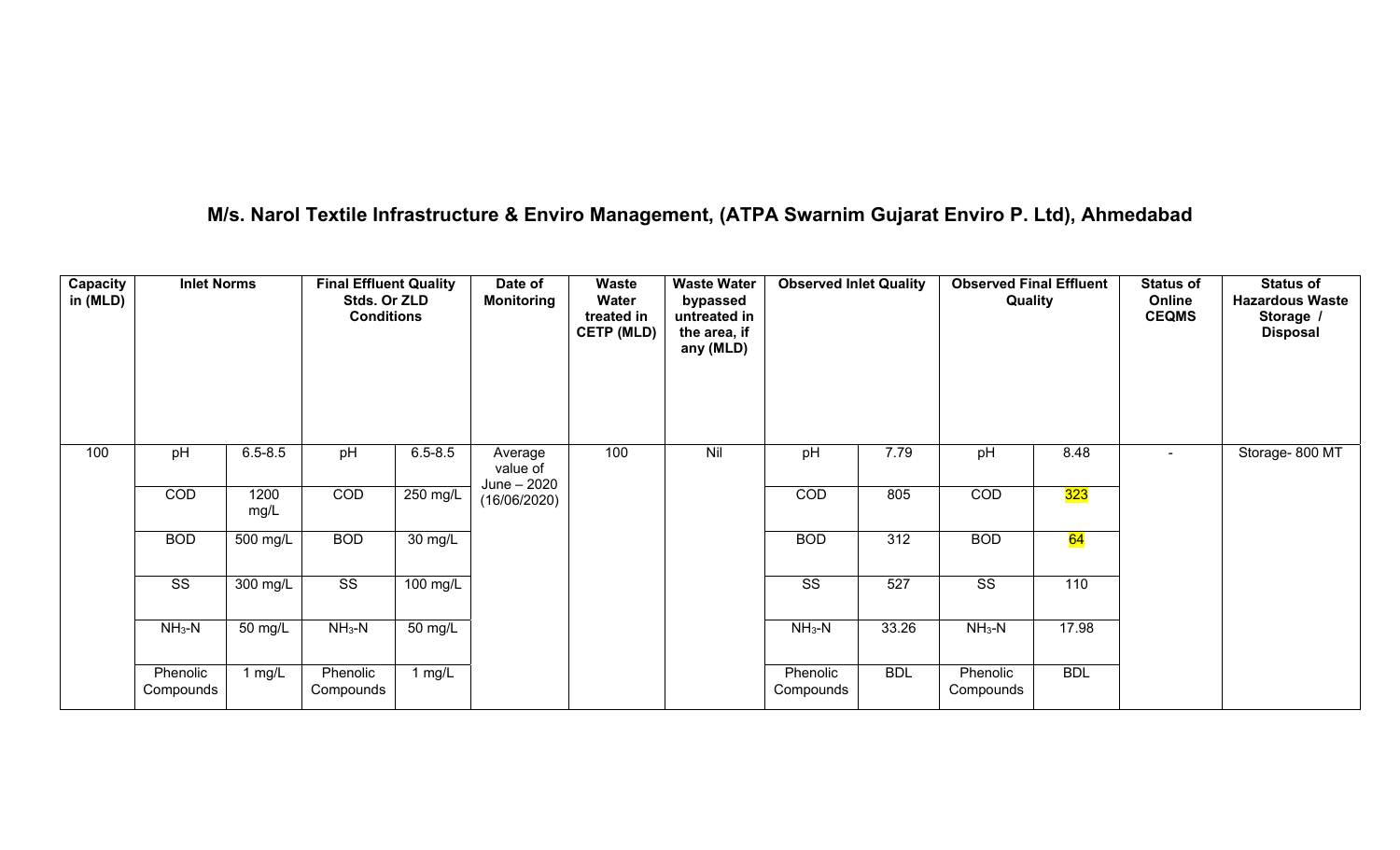## **M/s. Tata Motors Ltd Vendors Park, Sanand, Ahmedabad**

| Capacity<br>in (MLD) | <b>Inlet Norms</b>     |                       | <b>Final Effluent Quality</b><br>Stds. Or ZLD<br><b>Conditions</b> |             | Date of<br><b>Monitoring</b>      | <b>Waste</b><br>Water<br>treated in<br><b>CETP (MLD)</b> | <b>Waste Water</b><br>bypassed<br>untreated in<br>the area, if<br>any (MLD) | <b>Observed Inlet Quality</b> |                | <b>Observed Final Effluent</b><br>Quality |             | <b>Status of</b><br>Online<br><b>CEQMS</b> | <b>Status of</b><br><b>Hazardous Waste</b><br>Storage /<br><b>Disposal</b> |
|----------------------|------------------------|-----------------------|--------------------------------------------------------------------|-------------|-----------------------------------|----------------------------------------------------------|-----------------------------------------------------------------------------|-------------------------------|----------------|-------------------------------------------|-------------|--------------------------------------------|----------------------------------------------------------------------------|
| 1.5                  | pH                     | $6 - 10.5$            | pH                                                                 | $6.5 - 8.5$ | Average<br>value of<br>June- 2020 | 0.10                                                     | Nil                                                                         | pH                            | $\blacksquare$ | pH                                        | 8.53        | pH, DO<br>meter, TOC<br>meter, Flow        | Storage - 4 MT                                                             |
|                      | COD                    | $900$ mg/L            | COD                                                                | $100$ mg/L  | (19/06/2020)                      |                                                          |                                                                             | COD                           | ٠              | COD                                       | 28 mg/L     | meter                                      |                                                                            |
|                      | <b>BOD</b>             | $250$ mg/L            | <b>BOD</b>                                                         | 30 mg/L     |                                   |                                                          |                                                                             | <b>BOD</b>                    |                | <b>BOD</b>                                | 7 mg/L      |                                            |                                                                            |
|                      | $\overline{\text{ss}}$ | $100 \text{ mg/L}$    | $\overline{\text{ss}}$                                             | 100 mg/L    |                                   |                                                          |                                                                             | $\overline{\text{SS}}$        | $\blacksquare$ | $\overline{\text{ss}}$                    | 14 mg/L     |                                            |                                                                            |
|                      | $NH3-N$                | 50 mg/L               | $NH3-N$                                                            | 50 mg/L     |                                   |                                                          |                                                                             | $NH3-N$                       | $\sim$         | $NH3-N$                                   | $0.78$ mg/L |                                            |                                                                            |
|                      | Phenolic<br>Compounds  | Not<br>Applicabl<br>e | Phenolic<br>Compounds                                              | 1 $mg/L$    |                                   |                                                          |                                                                             | Phenolic<br>Compounds         | $\sim$         | Phenolic<br>Compounds                     | <b>BDL</b>  |                                            |                                                                            |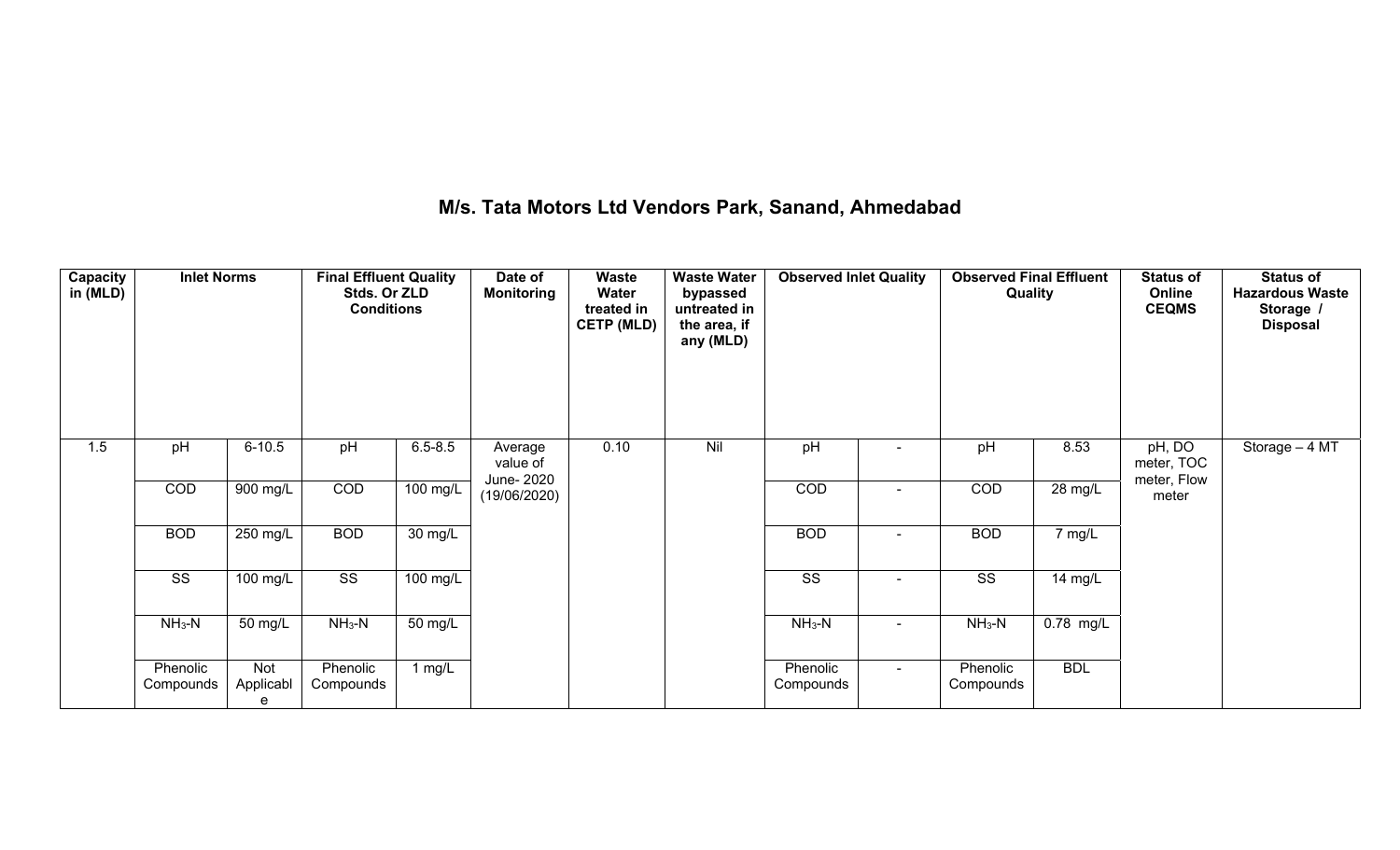## **M/s. Zydus Infrastructure Pvt.Ltd, Changodar, Ahmedabad**

| Capacity<br>in (MLD) | <b>Inlet Norms</b>                   |             | <b>Final Effluent Quality</b><br>Stds. Or ZLD<br><b>Conditions</b> |                               | Date of<br><b>Monitoring</b>      | Waste<br><b>Water</b><br>treated in<br><b>CETP (MLD)</b> | <b>Waste Water</b><br>bypassed<br>untreated in<br>the area, if<br>any (MLD) | <b>Observed Inlet Quality</b>        |                        | <b>Observed Final Effluent</b><br>Quality |                        | <b>Status of</b><br>Online<br><b>CEQMS</b> | <b>Status of</b><br><b>Hazardous Waste</b><br>Storage /<br><b>Disposal</b> |
|----------------------|--------------------------------------|-------------|--------------------------------------------------------------------|-------------------------------|-----------------------------------|----------------------------------------------------------|-----------------------------------------------------------------------------|--------------------------------------|------------------------|-------------------------------------------|------------------------|--------------------------------------------|----------------------------------------------------------------------------|
| 3.5                  | pH                                   | $6 - 8$     | pH                                                                 | No outlet<br>norms<br>are     | Average<br>value of<br>June- 2020 | 1.8                                                      | Nil                                                                         | pH                                   | 8.28                   | pH                                        | 8.06                   | pH, TOC<br>meter                           | Storage $-30$ MT                                                           |
|                      | COD                                  | 850 mg/L    | COD                                                                | prescribe<br>d as it is       | (17/06/2020)                      |                                                          |                                                                             | <b>COD</b>                           | 283 mg/L               | <b>COD</b>                                | $\overline{0}8$ mg/L   |                                            |                                                                            |
|                      | BOD(3)<br>days at<br>$27^{\circ}$ C) | $400$ mg/L  | BOD(3)<br>days at<br>$27^{\circ}$ C)                               | a ZLD<br>based<br>CETP by     |                                   |                                                          |                                                                             | BOD(3)<br>days at<br>$27^{\circ}$ C) | 90 mg/L                | BOD(3)<br>days at<br>$27^{\circ}C$ )      | $2$ mg/L               |                                            |                                                                            |
|                      | SS                                   | 300 mg/L    | SS                                                                 | the<br>means of<br><b>MEE</b> |                                   |                                                          |                                                                             | SS                                   | 38 mg/L                | SS                                        | 04 mg/L                |                                            |                                                                            |
|                      | $NH3-N$                              | $<$ 10 mg/L | $NH3-N$                                                            |                               |                                   |                                                          |                                                                             | $NH3-N$                              | $\overline{26.8}$ mg/L | $NH3-N$                                   | $\overline{0.73}$ mg/L |                                            |                                                                            |
|                      | Phenolic<br>Compounds                | $<$ 3 mg/L  | Phenolic<br>Compounds                                              |                               |                                   |                                                          |                                                                             | Phenolic<br>Compounds                | $0.17 \text{ mg/L}$    | Phenolic<br>Compounds                     | <b>BDL</b>             |                                            |                                                                            |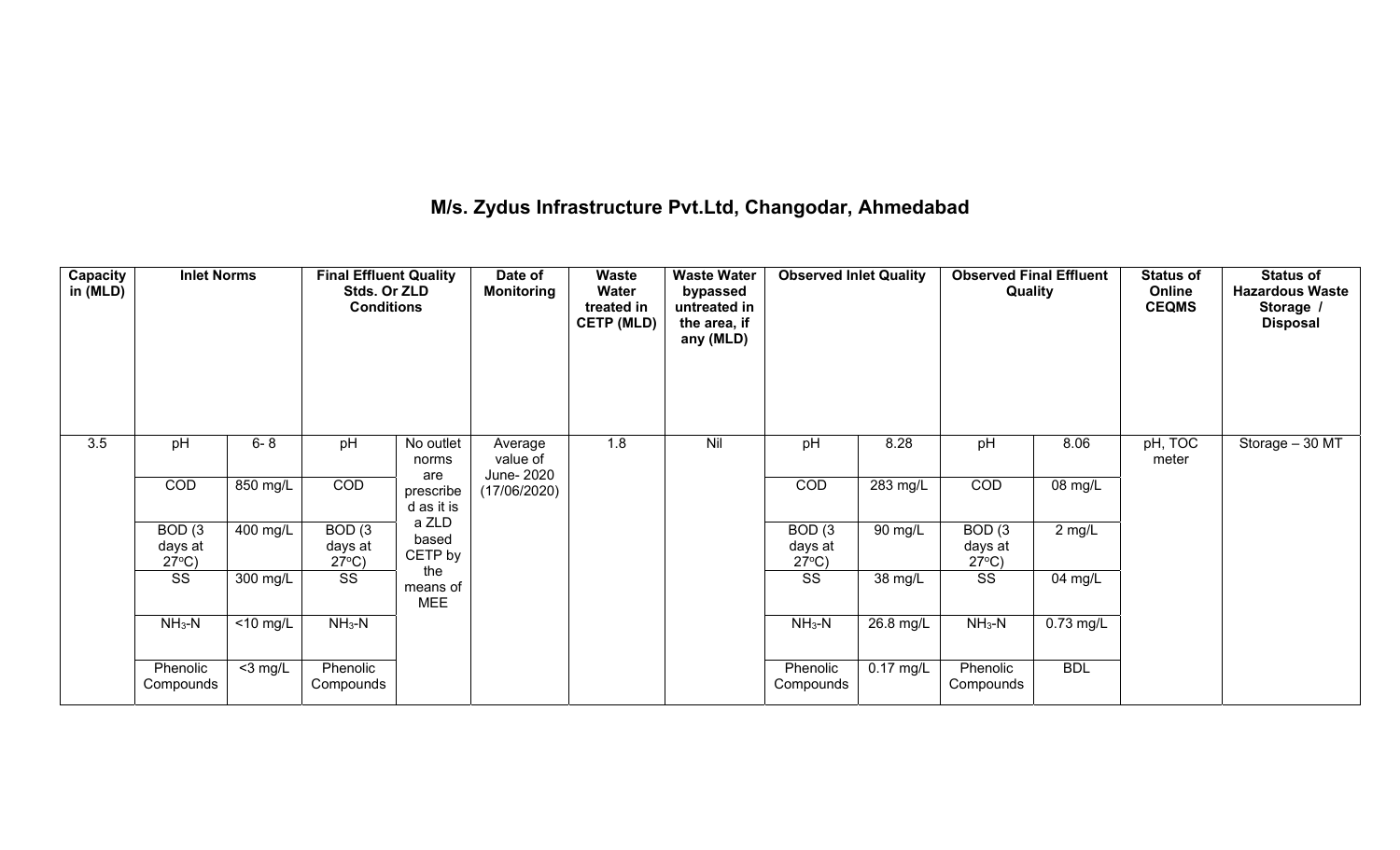| <b>Capacity</b><br>in (MLD) | <b>Inlet Norms</b>     |                | <b>Final Effluent Quality</b><br>Stds. Or ZLD<br><b>Conditions</b> |                       | Date of<br><b>Monitoring</b>      | Waste<br>Water<br>treated in<br><b>CETP (MLD)</b> | <b>Waste Water</b><br>bypassed<br>untreated in<br>the area, if<br>any (MLD) | <b>Observed Inlet Quality</b> |                          | <b>Observed Final Effluent</b><br>Quality |            | <b>Status of</b><br>Online<br><b>CEQMS</b> | <b>Status of</b><br><b>Hazardous Waste</b><br>Storage /<br><b>Disposal</b> |
|-----------------------------|------------------------|----------------|--------------------------------------------------------------------|-----------------------|-----------------------------------|---------------------------------------------------|-----------------------------------------------------------------------------|-------------------------------|--------------------------|-------------------------------------------|------------|--------------------------------------------|----------------------------------------------------------------------------|
| 1.00                        | pH                     | $5.5 - 8.5$    | pH                                                                 | $6.5 - 8.5$           | Average<br>value of<br>June- 2020 | 0.3                                               | Nil                                                                         | pH                            | $\sim$                   | pH                                        | 7.78       | $\blacksquare$                             |                                                                            |
|                             | COD                    | 4500<br>mg/L   | COD                                                                | 250 mg/L              | (29/06/2020)                      |                                                   |                                                                             | COD                           | $\overline{\phantom{0}}$ | COD                                       | $519$ mg/L |                                            |                                                                            |
|                             | <b>BOD</b>             | 1500<br>mg/L   | <b>BOD</b>                                                         | $100 \text{ mg/L}$    |                                   |                                                   |                                                                             | <b>BOD</b>                    | $\blacksquare$           | <b>BOD</b>                                | $196$ mg/L |                                            |                                                                            |
|                             | $\overline{\text{ss}}$ | 300 mg/L       | $\overline{\text{ss}}$                                             | $100$ mg/L            |                                   |                                                   |                                                                             | $\overline{\text{SS}}$        |                          | $\overline{\text{SS}}$                    | $243$ mg/L |                                            |                                                                            |
|                             | $NH3-N$                | $\blacksquare$ | $NH3-N$                                                            | 50 mg/L               |                                   |                                                   |                                                                             | $NH3-N$                       | $\sim$                   | $NH3-N$                                   | 60.9 mg/L  |                                            |                                                                            |
|                             | Phenolic<br>Compounds  | $\sim$         | Phenolic<br>Compounds                                              | Not<br>Applicabl<br>e |                                   |                                                   |                                                                             | Phenolic<br>Compounds         | $\sim$                   | Phenolic<br>Compounds                     | $\sim$     |                                            |                                                                            |

## **M/s. Bavla Eco Project Ltd., Bavla, Ahmedabad**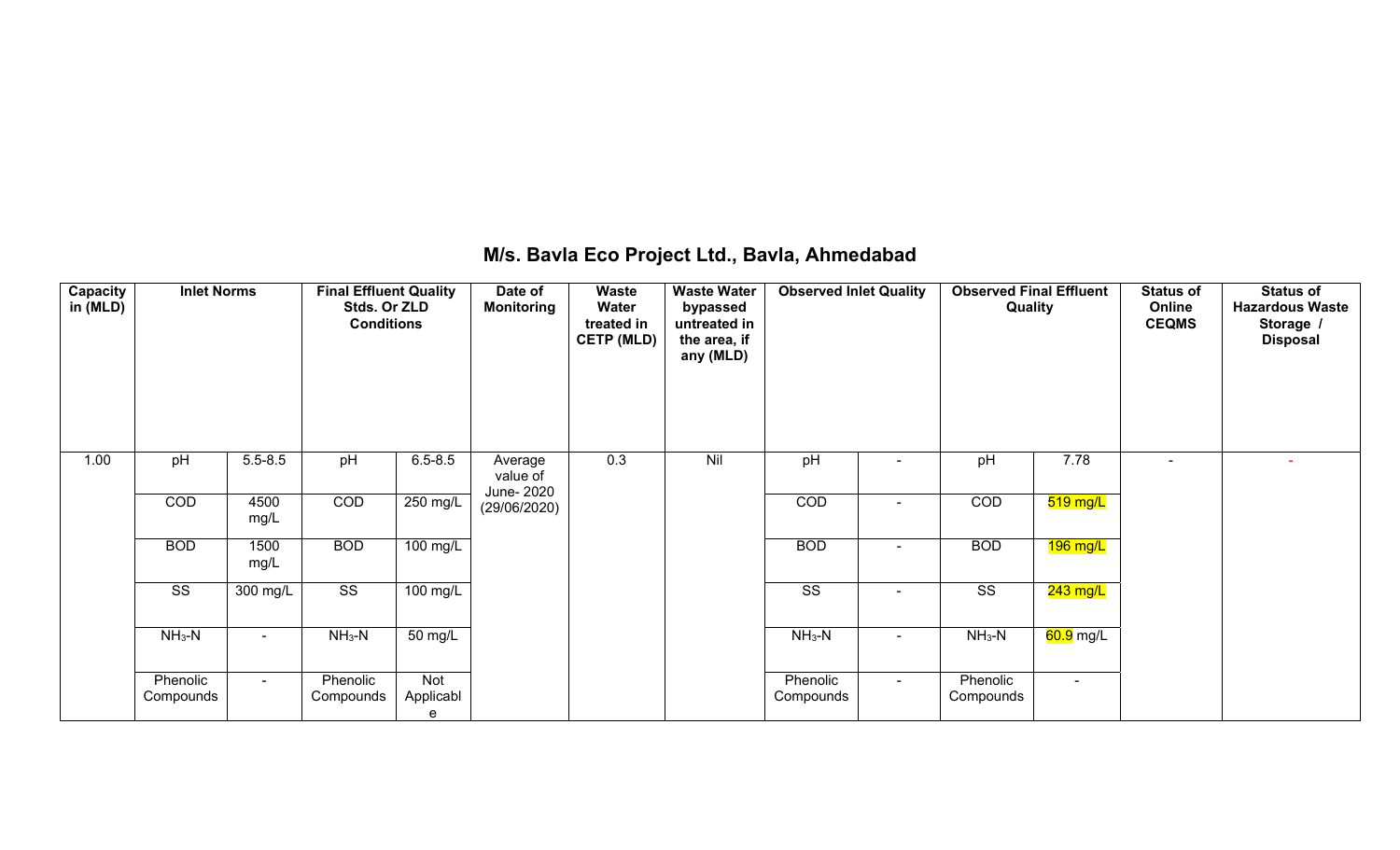## **M/s. Vinayak Jal Sudhikaran Sahakari Mandali Ltd, Bavla, Ahmedabad**

| Capacity<br>in (MLD) | <b>Inlet Norms</b>     |                | <b>Final Effluent Quality</b><br>Stds. Or ZLD<br><b>Conditions</b> |                       | Date of<br><b>Monitoring</b>      | Waste<br>Water<br>treated in<br><b>CETP (MLD)</b> | <b>Waste Water</b><br>bypassed<br>untreated in<br>the area, if<br>any (MLD) | <b>Observed Inlet Quality</b> |                          | <b>Observed Final Effluent</b><br>Quality |                       | <b>Status of</b><br>Online<br><b>CEQMS</b> | <b>Status of</b><br><b>Hazardous Waste</b><br>Storage /<br><b>Disposal</b> |
|----------------------|------------------------|----------------|--------------------------------------------------------------------|-----------------------|-----------------------------------|---------------------------------------------------|-----------------------------------------------------------------------------|-------------------------------|--------------------------|-------------------------------------------|-----------------------|--------------------------------------------|----------------------------------------------------------------------------|
| 1.50                 | pH                     | $5.5 - 8.5$    | pH                                                                 | $6.5 - 8.5$           | Average<br>value of<br>June- 2020 | 4                                                 | Nil                                                                         | pH                            | ٠                        | pH                                        | 7.85                  | $\overline{\phantom{a}}$                   |                                                                            |
|                      | COD                    | 4500<br>mg/L   | COD                                                                | $250 \text{ mg/L}$    | (29/06/2020)                      |                                                   |                                                                             | COD                           | $\sim$                   | COD                                       | 179 mg/L              |                                            |                                                                            |
|                      | <b>BOD</b>             | 1500<br>mg/L   | <b>BOD</b>                                                         | $100$ mg/L            |                                   |                                                   |                                                                             | <b>BOD</b>                    | ۰                        | <b>BOD</b>                                | 74 mg/L               |                                            |                                                                            |
|                      | $\overline{\text{SS}}$ | $300$ mg/L     | $\overline{\text{SS}}$                                             | $100$ mg/L            |                                   |                                                   |                                                                             | $\overline{\text{SS}}$        | $\blacksquare$           | $\overline{\text{ss}}$                    | $\overline{272}$ mg/L |                                            |                                                                            |
|                      | $NH3-N$                | $\blacksquare$ | $NH3-N$                                                            | 50 mg/L               |                                   |                                                   |                                                                             | $NH_3-N$                      | $\overline{\phantom{a}}$ | $NH3-N$                                   | $7.9 \text{ mg/L}$    |                                            |                                                                            |
|                      | Phenolic<br>Compounds  | $\blacksquare$ | Phenolic<br>Compounds                                              | Not<br>Applicabl<br>e |                                   |                                                   |                                                                             | Phenolic<br>Compounds         | $\blacksquare$           | Phenolic<br>Compounds                     | $\blacksquare$        |                                            |                                                                            |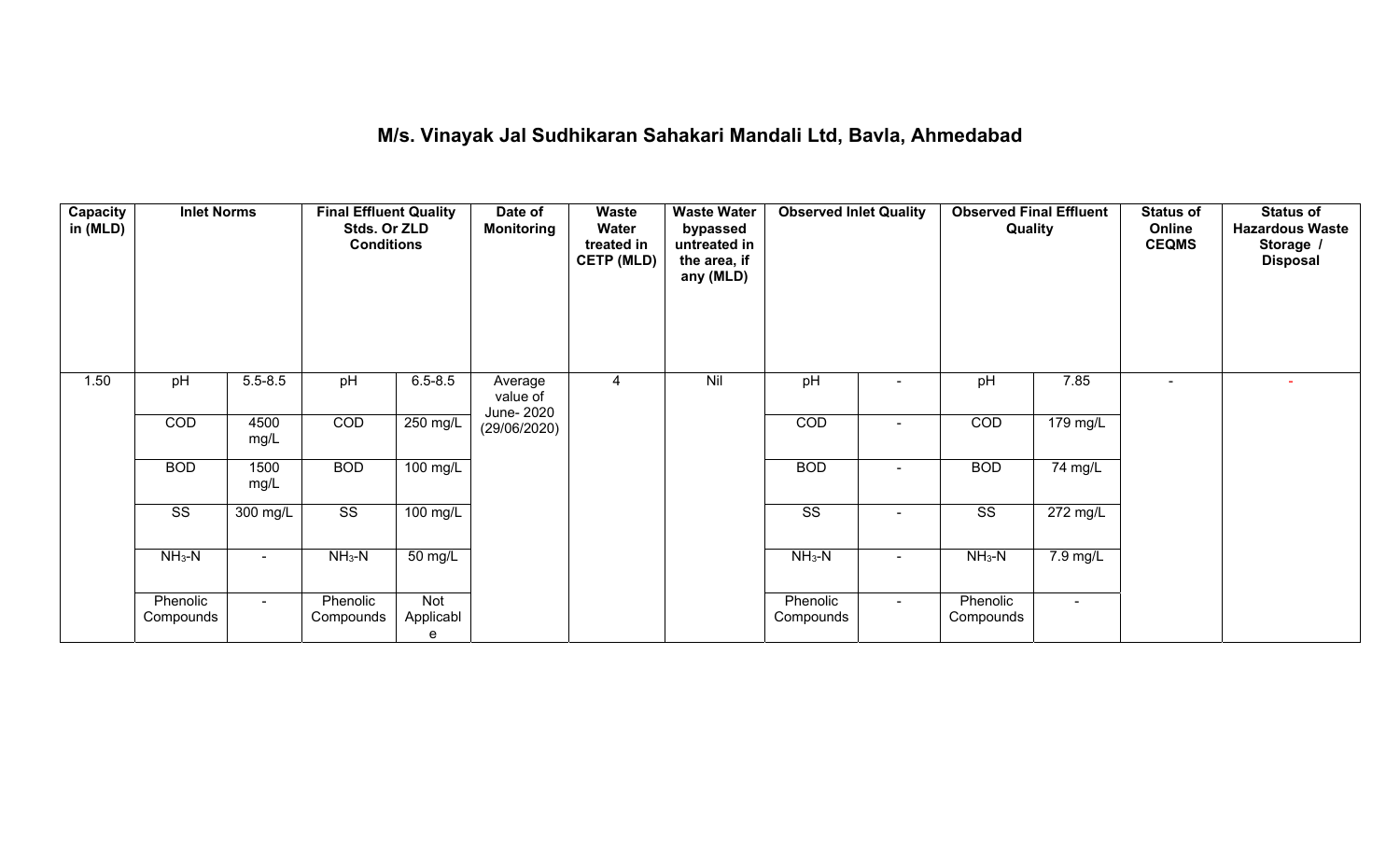# **M/s. Nandesari Industrial Association (CETP), GIDC-Nandesari, Vadodara**

| <b>Capacity</b><br>in (MLD) | <b>Inlet Norms</b>    |              | <b>Final Effluent Quality</b><br>Stds. Or ZLD<br><b>Conditions</b> |                   | Date of<br><b>Monitoring</b>      | Waste<br>Water<br>treated in<br><b>CETP (MLD)</b> | <b>Waste Water</b><br>bypassed<br>untreated in<br>the area, if<br>any (MLD) | <b>Observed Inlet Quality</b> |        | <b>Observed Final Effluent</b><br>Quality |                     | <b>Status of</b><br>Online<br><b>CEQMS</b>          | <b>Status of</b><br><b>Hazardous Waste</b><br>Storage /<br><b>Disposal</b> |
|-----------------------------|-----------------------|--------------|--------------------------------------------------------------------|-------------------|-----------------------------------|---------------------------------------------------|-----------------------------------------------------------------------------|-------------------------------|--------|-------------------------------------------|---------------------|-----------------------------------------------------|----------------------------------------------------------------------------|
| 12                          | pH                    | 5 to 9       | pH                                                                 | 6.5 to 8.5        | Average<br>value of<br>June- 2020 | 6.4                                               | Nil                                                                         | pH                            |        | pH                                        | 7.04                | pH, COD,<br>BOD, TSS,<br>NH <sub>3</sub> -N, Color, |                                                                            |
|                             | COD                   | 1500<br>mg/L | COD                                                                | $250$ mg/L        | (15/06/2020)                      |                                                   |                                                                             | COD                           |        | COD                                       | $167 \text{ mg/L}$  | TOC,<br>Temperature                                 |                                                                            |
|                             | <b>BOD</b>            | 500 mg/L     | <b>BOD</b>                                                         | 100 mg/L          |                                   |                                                   |                                                                             | <b>BOD</b>                    |        | <b>BOD</b>                                | 22 mg/L             |                                                     |                                                                            |
|                             | SS                    | 600 mg/L     | SS                                                                 | 100 mg/L          |                                   |                                                   |                                                                             | SS                            |        | SS                                        | 38 mg/L             |                                                     |                                                                            |
|                             | $NH3-N$               | 50 mg/L      | $NH3-N$                                                            | $50 \text{ mg/L}$ |                                   |                                                   |                                                                             | $NH3-N$                       | $\sim$ | $NH3-N$                                   | $1.12 \text{ mg/L}$ |                                                     |                                                                            |
|                             | Phenolic<br>Compounds | 5 mg/L       | Phenolic<br>Compounds                                              | $1$ mg/L          |                                   |                                                   |                                                                             | Phenolic<br>Compounds         | $\sim$ | Phenolic<br>Compounds                     | $\blacksquare$      |                                                     |                                                                            |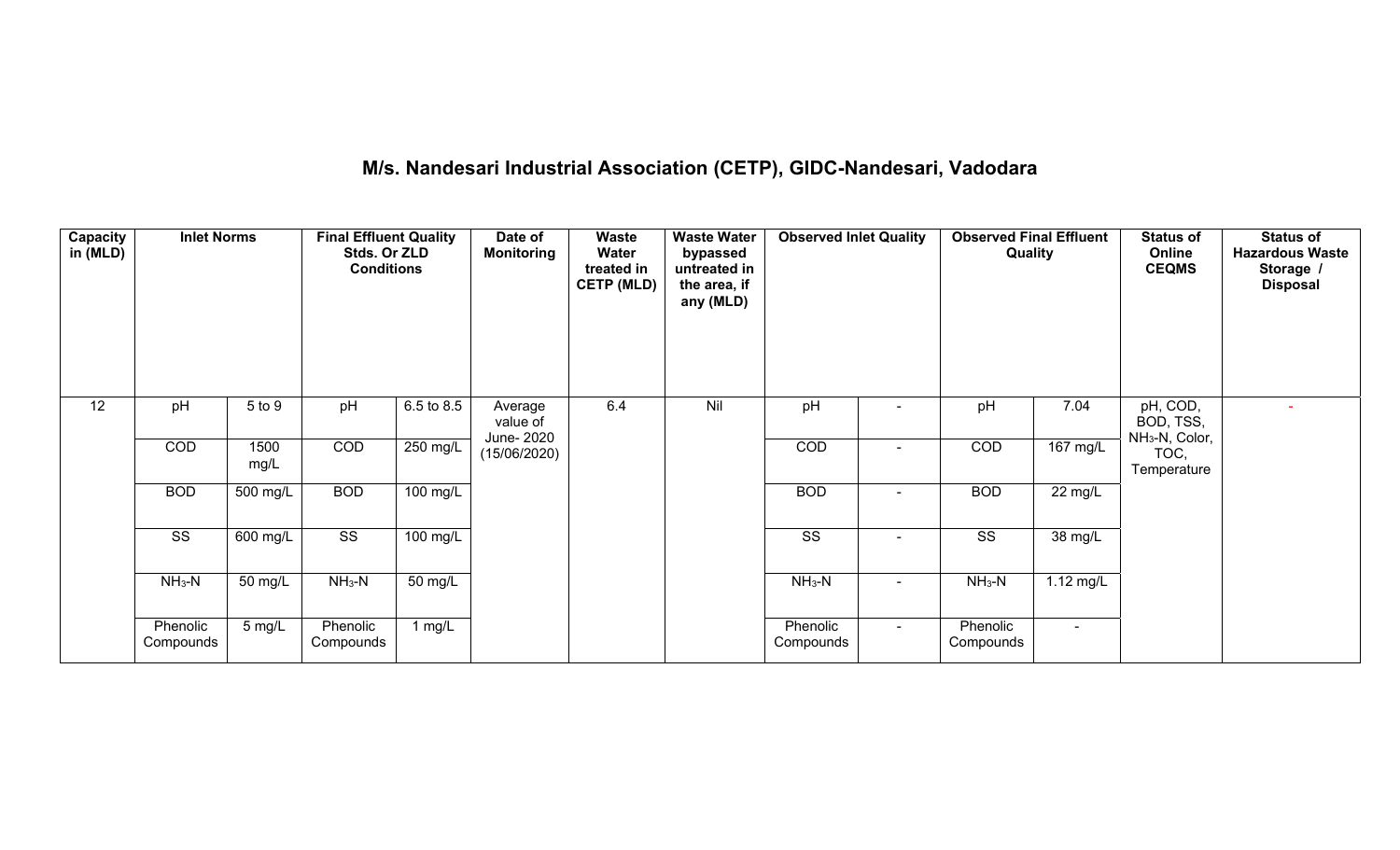## **M/s. Enviro Infrastructure Co. Ltd., Umraya (Padra), Vadodara**

| Capacity<br>in (MLD) | <b>Inlet Norms</b>    |              | <b>Final Effluent Quality</b><br>Stds. Or ZLD<br><b>Conditions</b> |            | Date of<br><b>Monitoring</b>      | <b>Waste</b><br>Water<br>treated in<br><b>CETP (MLD)</b> | <b>Waste Water</b><br>bypassed<br>untreated in<br>the area, if<br>any (MLD) | <b>Observed Inlet Quality</b> |                     | <b>Observed Final Effluent</b><br>Quality |            | <b>Status of</b><br>Online<br><b>CEQMS</b> | <b>Status of</b><br><b>Hazardous Waste</b><br>Storage /<br><b>Disposal</b> |
|----------------------|-----------------------|--------------|--------------------------------------------------------------------|------------|-----------------------------------|----------------------------------------------------------|-----------------------------------------------------------------------------|-------------------------------|---------------------|-------------------------------------------|------------|--------------------------------------------|----------------------------------------------------------------------------|
| 4.50                 | pH                    | 5 to 9       | pH                                                                 | 6.5 to 8.5 | Average<br>value of<br>June- 2020 | 2.2                                                      | Nil                                                                         | pH                            | 7.38                | pH                                        | 7.70       | pH, Flow<br>Meter, TOC,                    |                                                                            |
|                      | <b>COD</b>            | 2000<br>mg/L | COD                                                                | $250$ mg/L | (24/06/2020)                      |                                                          |                                                                             | <b>COD</b>                    | 509.5<br>mg/L       | COD                                       | 236 mg/L   | TSS, Color,<br>$NH3-N$                     |                                                                            |
|                      | <b>BOD</b>            | $500$ mg/L   | <b>BOD</b>                                                         | 100 mg/L   |                                   |                                                          |                                                                             | <b>BOD</b>                    | 152.5<br>mg/L       | <b>BOD</b>                                | 40 mg/L    |                                            |                                                                            |
|                      | SS                    | 600 mg/L     | $\overline{\text{ss}}$                                             | 100 mg/L   |                                   |                                                          |                                                                             | SS                            | 128 mg/L            | $\overline{\text{SS}}$                    | 116 mg/L   |                                            |                                                                            |
|                      | $NH3-N$               | 50 mg/L      | $NH3-N$                                                            | 50 mg/L    |                                   |                                                          |                                                                             | $NH3-N$                       | $13.7 \text{ mg/L}$ | $NH3-N$                                   | 4.48 mg/L  |                                            |                                                                            |
|                      | Phenolic<br>Compounds | 5 mg/L       | Phenolic<br>Compounds                                              | 1 $mg/L$   |                                   |                                                          |                                                                             | Phenolic<br>Compounds         | $0.1$ mg/L          | Phenolic<br>Compounds                     | <b>BDL</b> |                                            |                                                                            |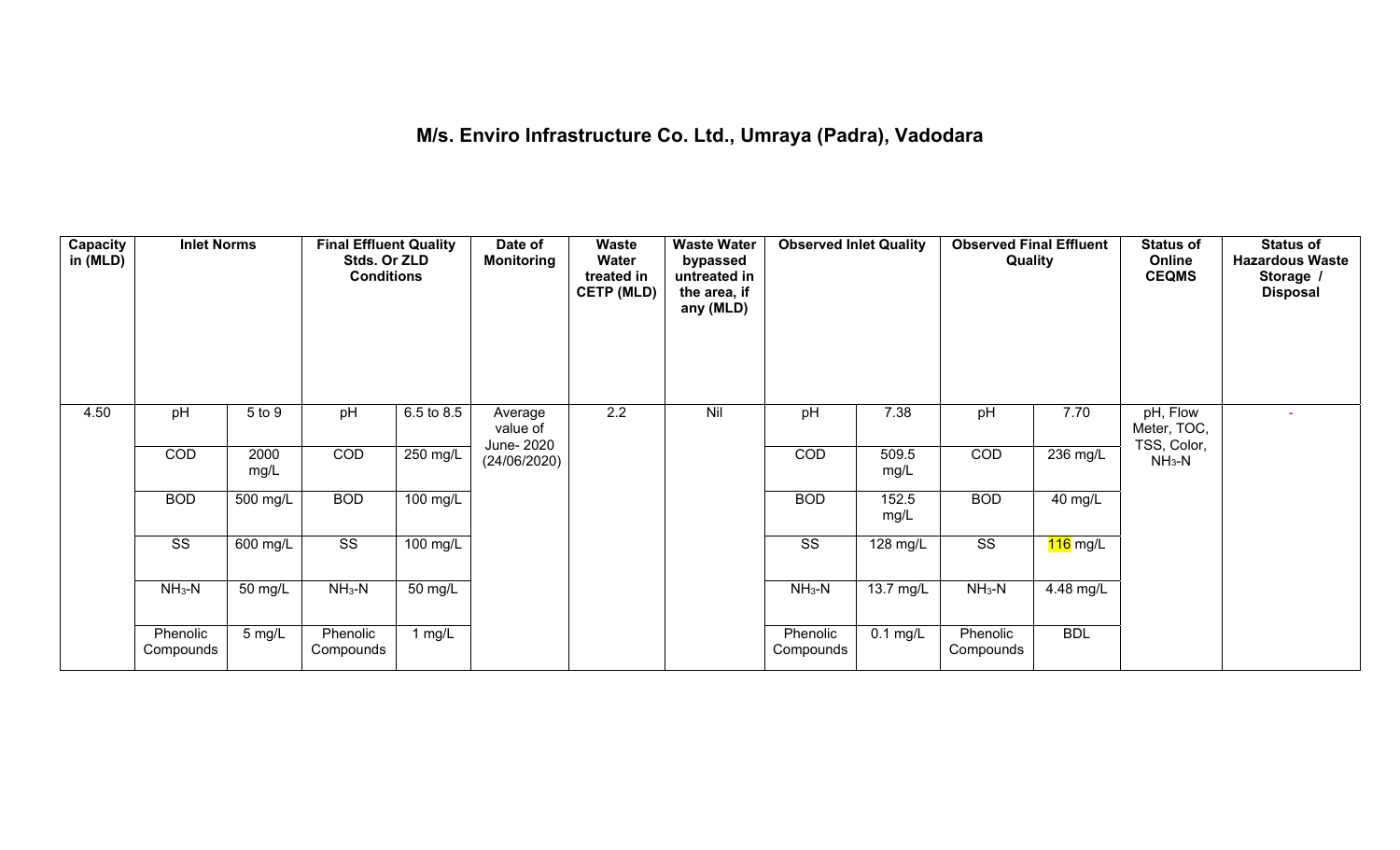## **M/s. Enviro Technology Ltd., GIDC-Ankleshwar, Bharuch**

| Capacity<br>in (MLD) | <b>Inlet Norms</b>                   |                          | <b>Final Effluent Quality</b><br>Stds. Or ZLD<br><b>Conditions</b> |                  | Date of<br><b>Monitoring</b>      | Waste<br>Water<br>treated in<br><b>CETP (MLD)</b> | <b>Waste Water</b><br>bypassed<br>untreated in<br>the area, if<br>any (MLD) | <b>Observed Inlet Quality</b>        |           | <b>Observed Final Effluent</b><br>Quality |             | <b>Status of</b><br>Online<br><b>CEQMS</b> | <b>Status of</b><br><b>Hazardous Waste</b><br>Storage /<br><b>Disposal</b> |
|----------------------|--------------------------------------|--------------------------|--------------------------------------------------------------------|------------------|-----------------------------------|---------------------------------------------------|-----------------------------------------------------------------------------|--------------------------------------|-----------|-------------------------------------------|-------------|--------------------------------------------|----------------------------------------------------------------------------|
| 3.5                  | pH                                   | $6.5 - 8.5$              | pH                                                                 | $6.5 - 8.5$      | Average<br>value of<br>June- 2020 | 2.31                                              | Nil                                                                         | pH                                   | 7.36      | pH                                        | 6.51        | pH, Flow,<br>COD, BOD,<br>TSS, TOC         | storage-Nil                                                                |
|                      | COD                                  | 11000<br>mg/L            | <b>COD</b>                                                         | 1000<br>mg/L     | (30/06/2020)                      |                                                   |                                                                             | COD                                  | 3411 mg/L | <b>COD</b>                                | 871 mg/L    |                                            |                                                                            |
|                      | BOD(3)<br>days at<br>$27^{\circ}$ C) | 3600<br>mg/L             | BOD(3)<br>days at<br>$27^{\circ}$ C)                               | 200 mg/L         |                                   |                                                   |                                                                             | BOD(3)<br>days at<br>$27^{\circ}$ C) | 479 mg/L  | BOD(3)<br>days at<br>$27^{\circ}$ C)      | $23$ mg/L   |                                            |                                                                            |
|                      | SS                                   | $\overline{\phantom{0}}$ | SS                                                                 | 150 mg/L         |                                   |                                                   |                                                                             | SS                                   | 336 mg/L  | SS                                        | 34 mg/L     |                                            |                                                                            |
|                      | $NH3-N$                              | 100 mg/L                 | $NH3-N$                                                            | 50 mg/L          |                                   |                                                   |                                                                             | $NH3-N$                              | 24.9 mg/L | $NH3-N$                                   | 46.7 mg/L   |                                            |                                                                            |
|                      | Phenolic<br>Compounds                | 1 mg/L                   | Phenolic<br>Compounds                                              | $5 \text{ mg/L}$ |                                   |                                                   |                                                                             | Phenolic<br>Compounds                | 8.5 mg/L  | Phenolic<br>Compounds                     | $0.62$ mg/L |                                            |                                                                            |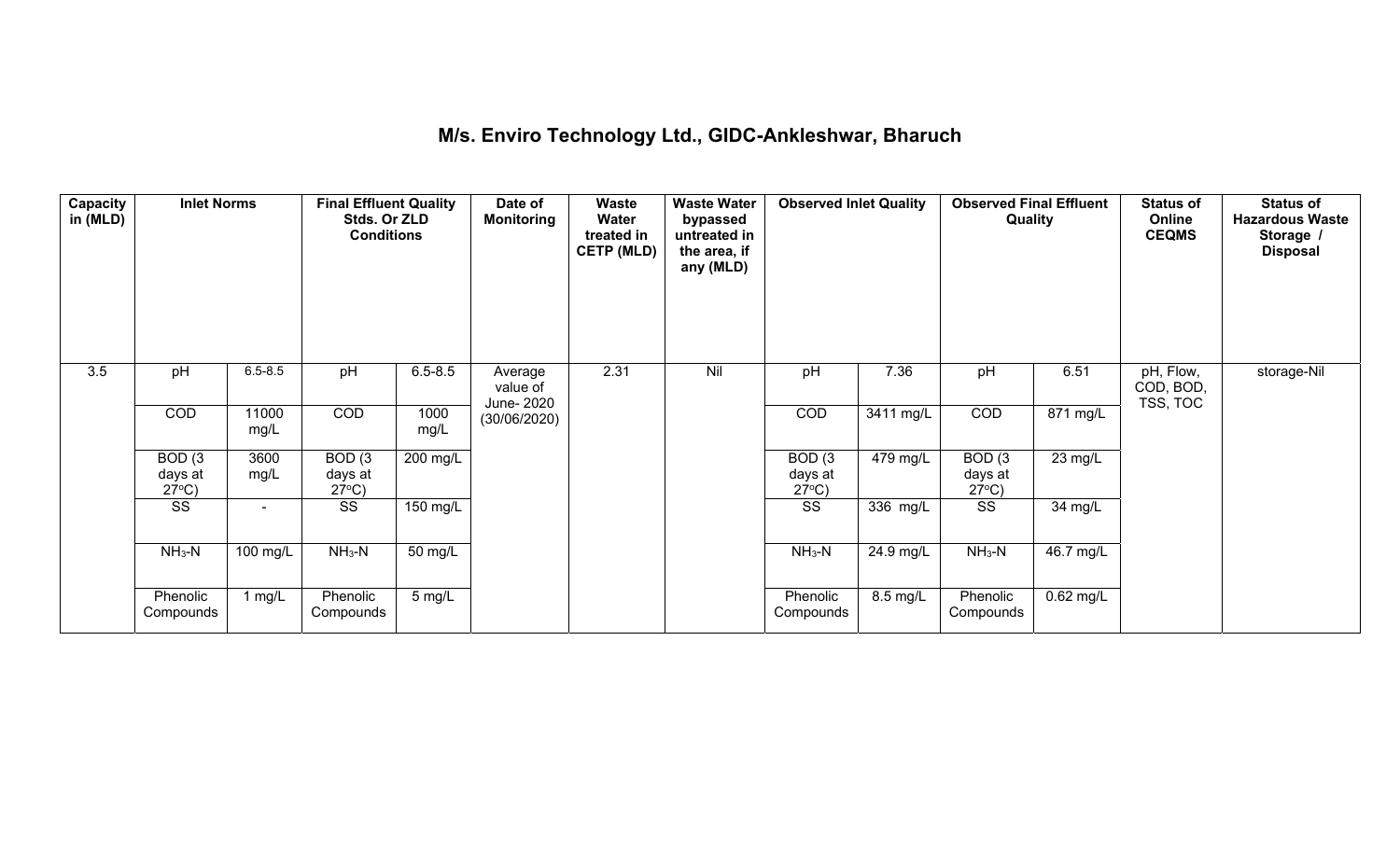## **M/s. Narmada Clean Tech Ltd., (Bharuch Eco-Aqua Infrastructure Ltd.,) (BEAIL), Ankleshwar**

| Capacity<br>in (MLD) | <b>Inlet Norms</b>     |                  | <b>Final Effluent Quality</b><br>Stds. Or ZLD<br><b>Conditions</b> |                    | Date of<br><b>Monitoring</b>      | <b>Waste</b><br>Water<br>treated in<br><b>CETP (MLD)</b> | <b>Waste Water</b><br>bypassed<br>untreated in<br>the area, if<br>any (MLD) | <b>Observed Inlet Quality</b> |                    | <b>Observed Final Effluent</b><br>Quality |                       | <b>Status of</b><br>Online<br><b>CEQMS</b> | <b>Status of</b><br><b>Hazardous Waste</b><br>Storage /<br><b>Disposal</b> |
|----------------------|------------------------|------------------|--------------------------------------------------------------------|--------------------|-----------------------------------|----------------------------------------------------------|-----------------------------------------------------------------------------|-------------------------------|--------------------|-------------------------------------------|-----------------------|--------------------------------------------|----------------------------------------------------------------------------|
| 40                   | pH                     | $6.5 - 8.5$      | pH                                                                 | $6-9$              | Average<br>value of<br>June- 2020 | 31.92                                                    | Nil                                                                         | pH                            | 7.66               | pH                                        | 7.00                  | pH, Flow<br>Meter, TOC,<br><b>TSS</b>      | storage-Nil                                                                |
|                      | COD                    | 1000<br>mg/L     | COD                                                                | $500$ mg/L         | (29/06/2020)                      |                                                          |                                                                             | COD                           | 1521<br>mg/L       | COD                                       | $\overline{451}$ mg/L |                                            |                                                                            |
|                      | <b>BOD</b>             | 200 mg/L         | <b>BOD</b>                                                         | $100 \text{ mg/L}$ |                                   |                                                          |                                                                             | <b>BOD</b>                    | 450 mg/L           | <b>BOD</b>                                | 16 mg/L               |                                            |                                                                            |
|                      | $\overline{\text{SS}}$ | 150 mg/L         | $\overline{\text{ss}}$                                             | $100$ mg/L         |                                   |                                                          |                                                                             | $\overline{\text{ss}}$        | $198 \text{ mg/L}$ | $\overline{\text{ss}}$                    | 96 mg/L               |                                            |                                                                            |
|                      | $NH3-N$                | 50 mg/L          | $NH3-N$                                                            | 50 mg/L            |                                   |                                                          |                                                                             | $NH3-N$                       | 88.48<br>mg/L      | $NH3-N$                                   | 45.58 mg/L            |                                            |                                                                            |
|                      | Phenolic<br>Compounds  | $5 \text{ mg/L}$ | Phenolic<br>Compounds                                              | $5 \text{ mg/L}$   |                                   |                                                          |                                                                             | Phenolic<br>Compounds         | 6.94 mg/L          | Phenolic<br>Compounds                     | $0.45$ mg/L           |                                            |                                                                            |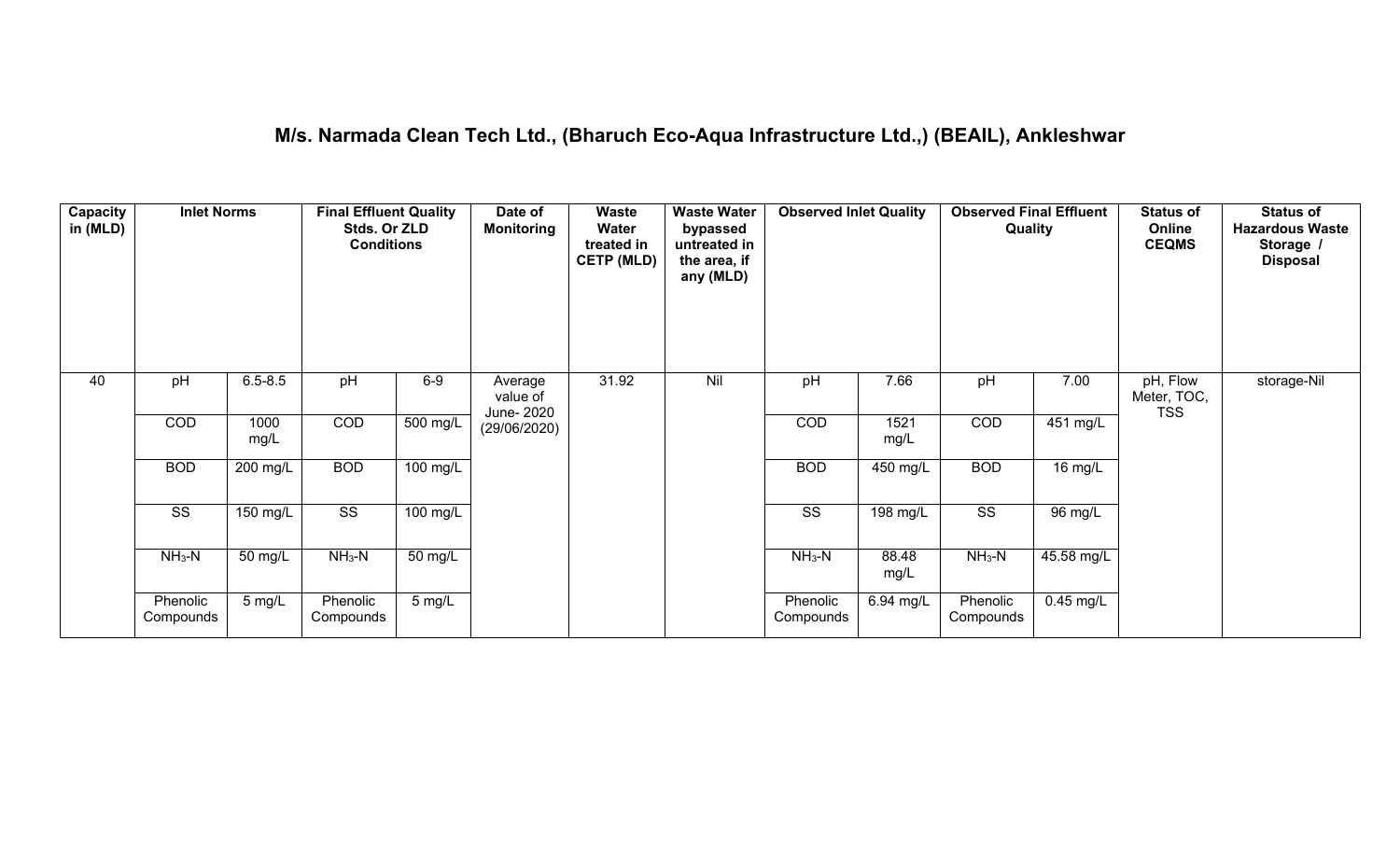# **M/s. Panoli Enviro Technology Ltd., GIDC-Panoli, Bharuch**

| Capacity<br>in (MLD) | <b>Inlet Norms</b>     |                          | <b>Final Effluent Quality</b><br>Stds. Or ZLD<br><b>Conditions</b> |                    | Date of<br><b>Monitoring</b>      | Waste<br>Water<br>treated in<br><b>CETP (MLD)</b> | <b>Waste Water</b><br>bypassed<br>untreated in<br>the area, if<br>any (MLD) | <b>Observed Inlet Quality</b> |               | <b>Observed Final Effluent</b><br>Quality |                   | <b>Status of</b><br>Online<br><b>CEQMS</b> | <b>Status of</b><br><b>Hazardous Waste</b><br>Storage /<br><b>Disposal</b> |
|----------------------|------------------------|--------------------------|--------------------------------------------------------------------|--------------------|-----------------------------------|---------------------------------------------------|-----------------------------------------------------------------------------|-------------------------------|---------------|-------------------------------------------|-------------------|--------------------------------------------|----------------------------------------------------------------------------|
| 1.02                 | pH                     | $6.5 - 8.5$              | pH                                                                 | $6.5 - 8.5$        | Average<br>value of<br>June- 2020 | 0.45                                              | Nil                                                                         | pH                            | 6.90          | pH                                        | 7.28              | pH, Flow<br>Meter, TOC                     | Storage - 30 MT                                                            |
|                      | COD                    | 10000<br>mg/L            | COD                                                                | 1000<br>mg/L       | (25/06/2020)                      |                                                   |                                                                             | COD                           | 2329 mg/L     | <b>COD</b>                                | 613 mg/L          |                                            |                                                                            |
|                      | <b>BOD</b>             | 3000<br>mg/L             | <b>BOD</b>                                                         | $200$ mg/L         |                                   |                                                   |                                                                             | <b>BOD</b>                    | 451 mg/L      | <b>BOD</b>                                | $22 \text{ mg/L}$ |                                            |                                                                            |
|                      | $\overline{\text{ss}}$ | $\overline{\phantom{0}}$ | $\overline{\text{ss}}$                                             | $150 \text{ mg/L}$ |                                   |                                                   |                                                                             | $\overline{\text{SS}}$        | 80 mg/L       | $\overline{\text{SS}}$                    | 640 mg/L          |                                            |                                                                            |
|                      | $NH3-N$                | 50 mg/L                  | $NH3-N$                                                            | 50 mg/L            |                                   |                                                   |                                                                             | $NH3-N$                       | 36.96<br>mg/L | $NH3-N$                                   | 51.13<br>mg/L     |                                            |                                                                            |
|                      | Phenolic<br>Compounds  | 1 mg/L                   | Phenolic<br>Compounds                                              | 1 $mg/L$           |                                   |                                                   |                                                                             | Phenolic<br>Compounds         | 1.87 mg/L     | Phenolic<br>Compounds                     | $0.43$ mg/L       |                                            |                                                                            |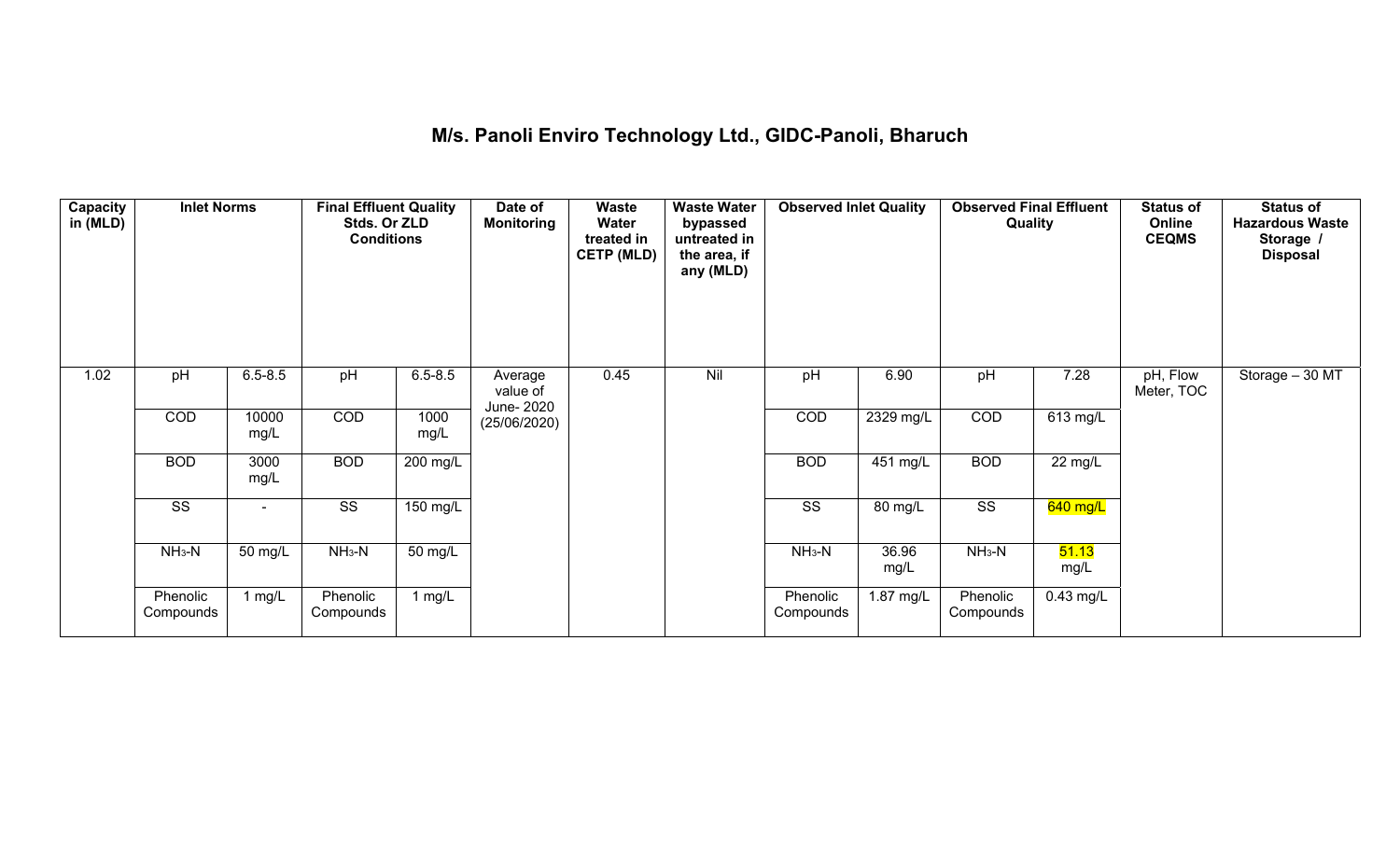## **M/s. Globe Enviro Care Ltd. [chemical units], GIDC-Sachin, Surat**

| Capacity<br>in (MLD) | <b>Inlet Norms</b>     |              | <b>Final Effluent Quality</b><br>Stds. Or ZLD<br><b>Conditions</b> |                      | Date of<br><b>Monitoring</b>      | Waste<br>Water<br>treated in<br><b>CETP (MLD)</b> | <b>Waste Water</b><br>bypassed<br>untreated in<br>the area, if<br>any (MLD) | <b>Observed Inlet Quality</b> |                       | <b>Observed Final Effluent</b><br>Quality |             | <b>Status of</b><br>Online<br><b>CEQMS</b> | <b>Status of</b><br><b>Hazardous Waste</b><br>Storage /<br><b>Disposal</b> |
|----------------------|------------------------|--------------|--------------------------------------------------------------------|----------------------|-----------------------------------|---------------------------------------------------|-----------------------------------------------------------------------------|-------------------------------|-----------------------|-------------------------------------------|-------------|--------------------------------------------|----------------------------------------------------------------------------|
|                      | pH                     | 6.5 to 8.5   | pH                                                                 | 6.5 to 8.5           | Average<br>value of<br>June- 2020 | 0.236                                             | Nil                                                                         | pH                            | 7.35                  | pH                                        | 7.25        | pH, TOC,<br>TSS, Flow<br>meter             |                                                                            |
|                      | COD                    | 3000<br>mg/L | COD                                                                | $250$ mg/L           | (16/06/2020)                      |                                                   |                                                                             | COD                           | 1760 mg/L             | COD                                       | 209 mg/L    |                                            |                                                                            |
|                      | <b>BOD</b>             | 1200<br>mg/L | <b>BOD</b>                                                         | $\overline{30}$ mg/L |                                   |                                                   |                                                                             | <b>BOD</b>                    | $\overline{262}$ mg/L | <b>BOD</b>                                | 26 mg/L     |                                            |                                                                            |
|                      | $\overline{\text{ss}}$ | 300 mg/L     | $\overline{\text{SS}}$                                             | $100 \text{ mg/L}$   |                                   |                                                   |                                                                             | $\overline{\text{ss}}$        | 380 mg/L              | $\overline{\text{SS}}$                    | 58 mg/L     |                                            |                                                                            |
|                      | $NH3-N$                | 50 mg/L      | $NH3-N$                                                            | 50 mg/L              |                                   |                                                   |                                                                             | $NH3-N$                       | 62.1 mg/L             | $NH3-N$                                   | 42 mg/L     |                                            |                                                                            |
|                      | Phenolic<br>Compounds  | 1 mg/L       | Phenolic<br>Compounds                                              | 1 $mg/L$             |                                   |                                                   |                                                                             | Phenolic<br>Compounds         | 1.94 mg/L             | Phenolic<br>Compounds                     | $0.96$ mg/L |                                            |                                                                            |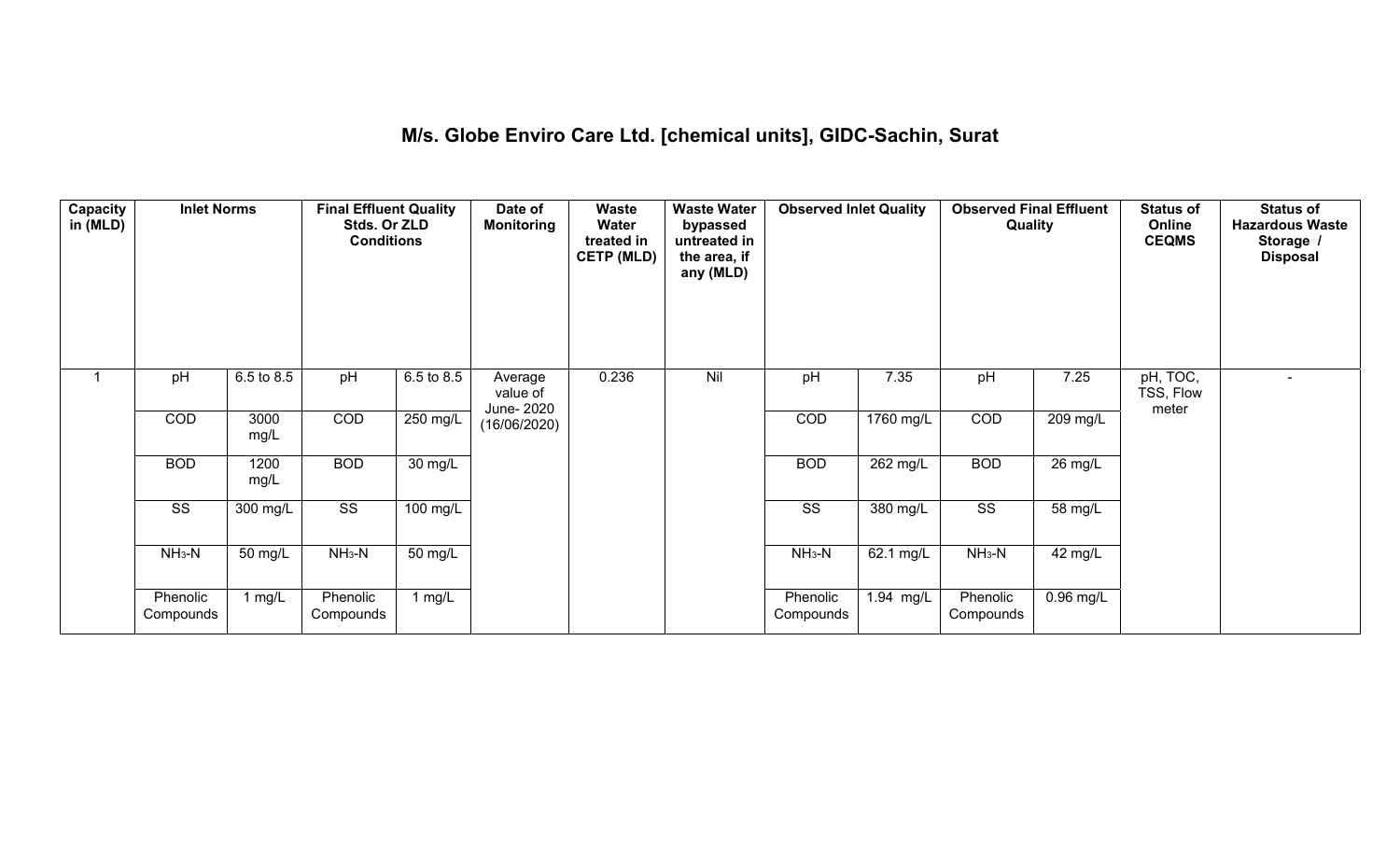## **M/s. Sachin Infra Environment Ltd., GIDC-Sachin, Surat**

| <b>Capacity</b><br>in (MLD) | <b>Inlet Norms</b>     |                       | <b>Final Effluent Quality</b><br>Stds. Or ZLD<br><b>Conditions</b> |                      | Date of<br><b>Monitoring</b>      | Waste<br>Water<br>treated in<br><b>CETP (MLD)</b> | <b>Waste Water</b><br>bypassed<br>untreated in<br>the area, if<br>any (MLD) | <b>Observed Inlet Quality</b> |             | <b>Observed Final Effluent</b><br><b>Quality</b> |                      | <b>Status of</b><br>Online<br><b>CEQMS</b> | <b>Status of</b><br><b>Hazardous Waste</b><br>Storage /<br><b>Disposal</b> |
|-----------------------------|------------------------|-----------------------|--------------------------------------------------------------------|----------------------|-----------------------------------|---------------------------------------------------|-----------------------------------------------------------------------------|-------------------------------|-------------|--------------------------------------------------|----------------------|--------------------------------------------|----------------------------------------------------------------------------|
| 50                          | pH                     | $6.5 - 8.5$           | pH                                                                 | $6.5 - 8.5$          | Average<br>value of<br>June- 2020 | 32.83                                             | Nil                                                                         | pH                            | 7.36        | pH                                               | 7.15                 | pH, Flow<br>Meter, TOC                     | Storage - 400 MT                                                           |
|                             | COD                    | 1000<br>mg/L          | COD                                                                | $250$ mg/L           | (16/06/2020)                      |                                                   |                                                                             | COD                           | $928$ mg/L  | COD                                              | 229 mg/L             |                                            |                                                                            |
|                             | <b>BOD</b>             | $\overline{400}$ mg/L | <b>BOD</b>                                                         | $\overline{30}$ mg/L |                                   |                                                   |                                                                             | <b>BOD</b>                    | 179 mg/L    | <b>BOD</b>                                       | $27 \text{ mg/L}$    |                                            |                                                                            |
|                             | $\overline{\text{SS}}$ | 300 mg/L              | $\overline{\text{SS}}$                                             | $100 \text{ mg/L}$   |                                   |                                                   |                                                                             | $\overline{\text{ss}}$        | 84 mg/L     | $\overline{\text{SS}}$                           | $\overline{50}$ mg/L |                                            |                                                                            |
|                             | $NH3-N$                | 50 mg/L               | $NH3-N$                                                            | 50 mg/L              |                                   |                                                   |                                                                             | $NH3-N$                       | 14 mg/L     | $NH3-N$                                          | 7.3 mg/L             |                                            |                                                                            |
|                             | Phenolic<br>Compounds  | 1 $mg/L$              | Phenolic<br>Compounds                                              | $01$ mg/L            |                                   |                                                   |                                                                             | Phenolic<br>Compounds         | $1.61$ mg/L | Phenolic<br>Compounds                            | $0.86$ mg/L          |                                            |                                                                            |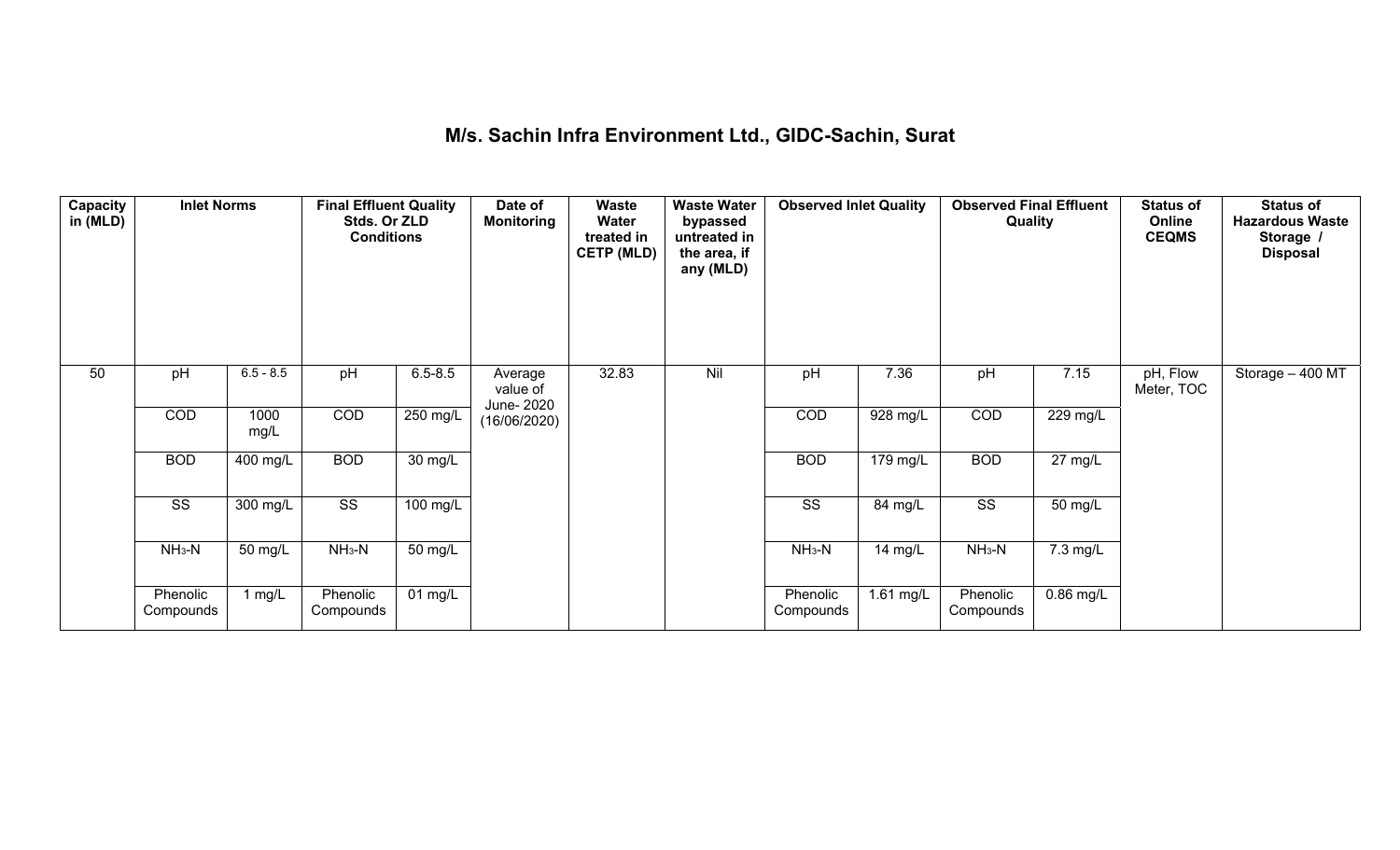# **M/s. Palsana Enviro Protection Ltd., (PEPL), Kadodara, Surat**

| Capacity<br>in (MLD) | <b>Inlet Norms</b>    |                       | <b>Final Effluent Quality</b><br>Stds. Or ZLD<br><b>Conditions</b> |            | Date of<br><b>Monitoring</b>      | <b>Waste</b><br>Water<br>treated in<br><b>CETP (MLD)</b> | <b>Waste Water</b><br>bypassed<br>untreated in<br>the area, if<br>any (MLD) | <b>Observed Inlet Quality</b> |                    | <b>Observed Final Effluent</b><br>Quality |                      | <b>Status of</b><br>Online<br><b>CEQMS</b> | <b>Status of</b><br><b>Hazardous Waste</b><br>Storage /<br><b>Disposal</b> |
|----------------------|-----------------------|-----------------------|--------------------------------------------------------------------|------------|-----------------------------------|----------------------------------------------------------|-----------------------------------------------------------------------------|-------------------------------|--------------------|-------------------------------------------|----------------------|--------------------------------------------|----------------------------------------------------------------------------|
| 150                  | pH                    | 6.5 to 8.5            | pH                                                                 | 6.5 to 8.5 | Average<br>value of<br>June- 2020 | $\overline{98}$                                          | Nil                                                                         | pH                            | 7.39               | pH                                        | 7.29                 | pH, Flow<br>Meter, COD,<br>BOD, TSS        | Storage - 500 MT                                                           |
|                      | COD                   | 1000<br>mg/L          | COD                                                                | $250$ mg/L | (17/06/2020)                      |                                                          |                                                                             | COD                           | 876 mg/L           | COD                                       | $208$ mg/L           |                                            |                                                                            |
|                      | <b>BOD</b>            | $\overline{400}$ mg/L | <b>BOD</b>                                                         | 30 mg/L    |                                   |                                                          |                                                                             | <b>BOD</b>                    | $153 \text{ mg/L}$ | <b>BOD</b>                                | 24 mg/L              |                                            |                                                                            |
|                      | SS                    | 300 mg/L              | SS                                                                 | 100 mg/L   |                                   |                                                          |                                                                             | SS                            | $102 \text{ mg/L}$ | SS                                        | $\overline{56}$ mg/L |                                            |                                                                            |
|                      | $NH3-N$               | 50 mg/L               | $NH3-N$                                                            | 50 mg/L    |                                   |                                                          |                                                                             | $NH3-N$                       | 26.9 mg/L          | $NH3-N$                                   | 19 mg/L              |                                            |                                                                            |
|                      | Phenolic<br>Compounds | 1 $mg/L$              | Phenolic<br>Compounds                                              | 1 $mg/L$   |                                   |                                                          |                                                                             | Phenolic<br>Compounds         | $1.27$ mg/L        | Phenolic<br>Compounds                     | $0.73$ mg/L          |                                            |                                                                            |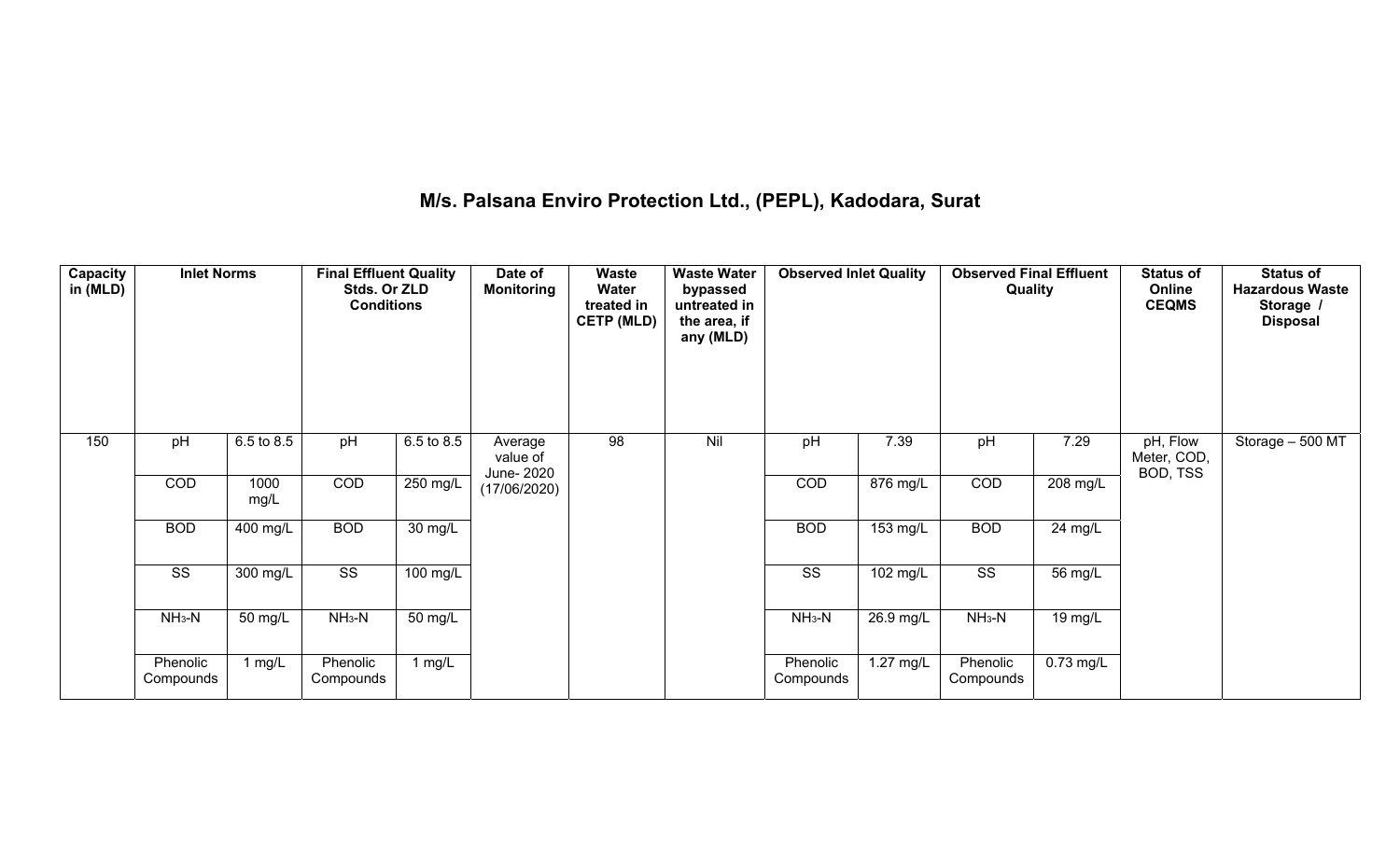## **M/s. Pandesara Infrastructure Ltd., GIDC-Pandesara, Surat**

| Capacity<br>in (MLD) | <b>Inlet Norms</b>     |                    | <b>Final Effluent Quality</b><br>Stds. Or ZLD<br><b>Conditions</b> |                   | Date of<br><b>Monitoring</b> | Waste<br>Water<br>treated in<br><b>CETP (MLD)</b> | <b>Waste Water</b><br>bypassed<br>untreated in<br>the area, if<br>any (MLD) | <b>Observed Inlet Quality</b> |                   | <b>Observed Final Effluent</b><br>Quality |             | <b>Status of</b><br>Online<br><b>CEQMS</b> | <b>Status of</b><br><b>Hazardous Waste</b><br>Storage /<br><b>Disposal</b> |
|----------------------|------------------------|--------------------|--------------------------------------------------------------------|-------------------|------------------------------|---------------------------------------------------|-----------------------------------------------------------------------------|-------------------------------|-------------------|-------------------------------------------|-------------|--------------------------------------------|----------------------------------------------------------------------------|
| 100                  | pH                     | $6.5 - 8.5$        | pH                                                                 | $6.5 - 8.5$       | Average<br>value of          | 81.5                                              | Nil                                                                         | pH                            | 7.41              | pH                                        | 7.12        | pH, Flow<br>Meter, TOC,                    | Storage $-400$ MT                                                          |
|                      | COD                    | 1000<br>mg/L       | COD                                                                | $250$ mg/L        | June- 2020<br>(16/06/2020)   |                                                   |                                                                             | COD                           | $911$ mg/L        | COD                                       | 201 mg/L    | <b>COD</b>                                 |                                                                            |
|                      | <b>BOD</b>             | 400 mg/L           | <b>BOD</b>                                                         | 30 mg/L           |                              |                                                   |                                                                             | <b>BOD</b>                    | $161 \text{mg/L}$ | <b>BOD</b>                                | 24 mg/L     |                                            |                                                                            |
|                      | $\overline{\text{ss}}$ | $300 \text{ mg/L}$ | $\overline{\text{SS}}$                                             | $100$ mg/L        |                              |                                                   |                                                                             | $\overline{\text{SS}}$        | $148$ mg/L        | $\overline{\text{SS}}$                    | 80 mg/L     |                                            |                                                                            |
|                      | $NH3-N$                | 50 mg/L            | $NH3-N$                                                            | 50 mg/L           |                              |                                                   |                                                                             | $NH3-N$                       | $21 \text{ mg/L}$ | $NH3-N$                                   | 11 mg/L     |                                            |                                                                            |
|                      | Phenolic<br>Compounds  | $01$ mg/L          | Phenolic<br>Compounds                                              | $01 \text{ mg/L}$ |                              |                                                   |                                                                             | Phenolic<br>Compounds         | $1.87$ mg/L       | Phenolic<br>Compounds                     | $0.90$ mg/L |                                            |                                                                            |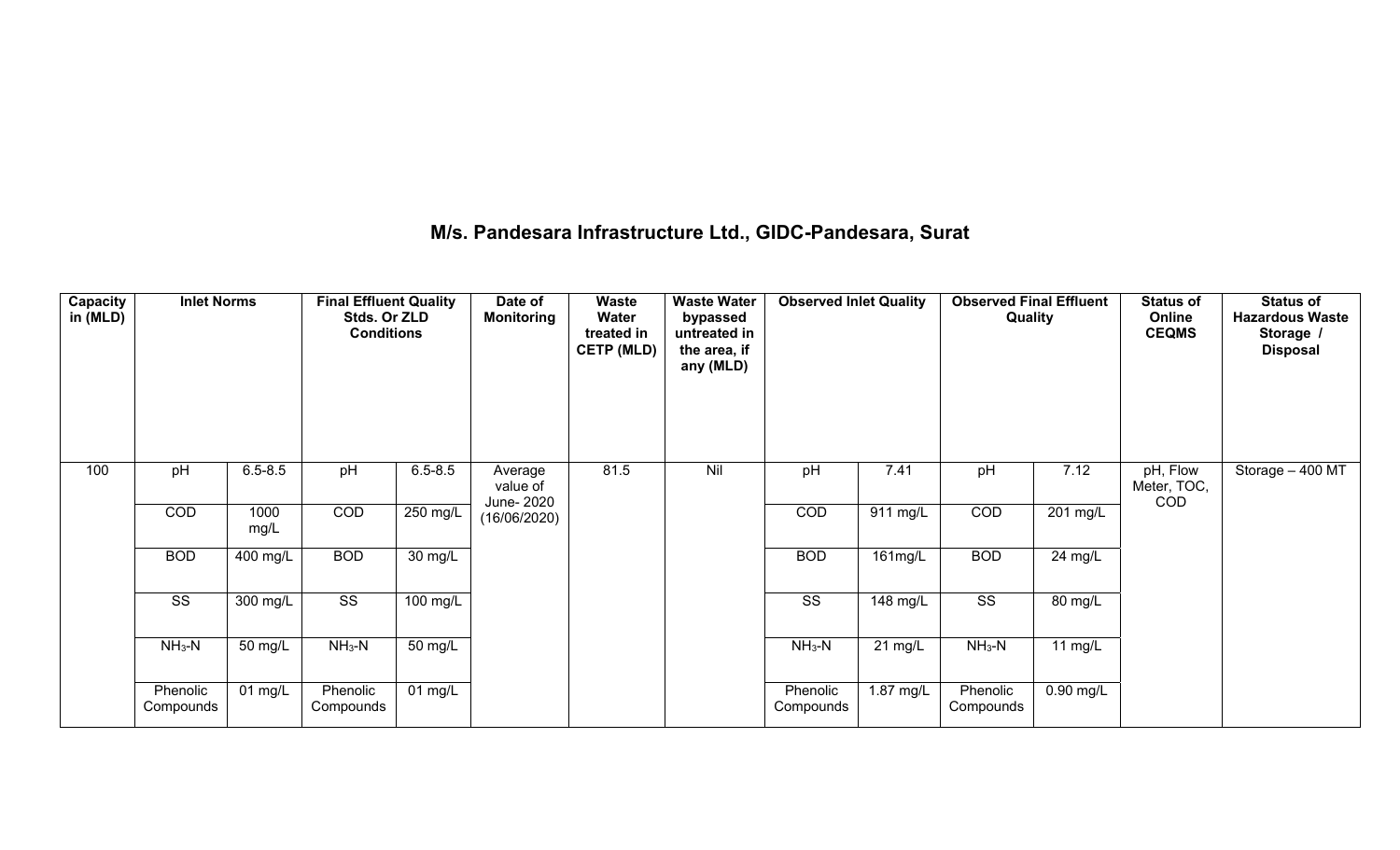## **M/s. CETP of Kejriwal Integrated Textile Park Ltd – KITPL**

| <b>Capacity</b><br>in (MLD) | <b>Inlet Norms</b>     |                | <b>Final Effluent Quality</b><br>Stds. Or ZLD<br><b>Conditions</b> |                     | Date of<br><b>Monitoring</b>      | <b>Waste</b><br>Water<br>treated in<br><b>CETP (MLD)</b> | <b>Waste Water</b><br>bypassed<br>untreated in<br>the area, if<br>any (MLD) | <b>Observed Inlet Quality</b> |                | <b>Observed Final Effluent</b><br>Quality |                   | <b>Status of</b><br>Online<br><b>CEQMS</b> | <b>Status of</b><br><b>Hazardous Waste</b><br>Storage /<br><b>Disposal</b> |
|-----------------------------|------------------------|----------------|--------------------------------------------------------------------|---------------------|-----------------------------------|----------------------------------------------------------|-----------------------------------------------------------------------------|-------------------------------|----------------|-------------------------------------------|-------------------|--------------------------------------------|----------------------------------------------------------------------------|
| $1.25$                      | pH                     | $6.5 - 8.5$    | pH                                                                 | $6.5 - 8.5$         | Average<br>value of<br>June- 2020 | 0.1                                                      | Nil                                                                         | pH                            |                | pH                                        | 7.34              |                                            | Storage - 2 MT                                                             |
|                             | COD                    | 500<br>mg/L    | COD                                                                | $<$ 20 mg/L         | (16/06/2020)                      |                                                          |                                                                             | COD                           | $\blacksquare$ | COD                                       | $22 \text{ mg/L}$ |                                            |                                                                            |
|                             | <b>BOD</b>             | $200$<br>mg/L  | <b>BOD</b>                                                         | $\overline{5}$ mg/L |                                   |                                                          |                                                                             | <b>BOD</b>                    |                | <b>BOD</b>                                | 4 mg/L            |                                            |                                                                            |
|                             | $\overline{\text{ss}}$ | 150<br>mg/L    | $\overline{\text{SS}}$                                             | $<$ 5 mg/L          |                                   |                                                          |                                                                             | $\overline{\text{SS}}$        | $\blacksquare$ | $\overline{\text{ss}}$                    | $6$ mg/L          |                                            |                                                                            |
|                             | $NH3-N$                | $\blacksquare$ | $NH3-N$                                                            | $\blacksquare$      |                                   |                                                          |                                                                             | $NH3-N$                       | $\blacksquare$ | $NH3-N$                                   | 1.12              |                                            |                                                                            |
|                             | Phenolic<br>Compounds  | $\sim$         | Phenolic<br>Compounds                                              | $\sim$              |                                   |                                                          |                                                                             | Phenolic<br>Compounds         | $\sim$         | Phenolic<br>Compounds                     | $0.41$ mg/L       |                                            |                                                                            |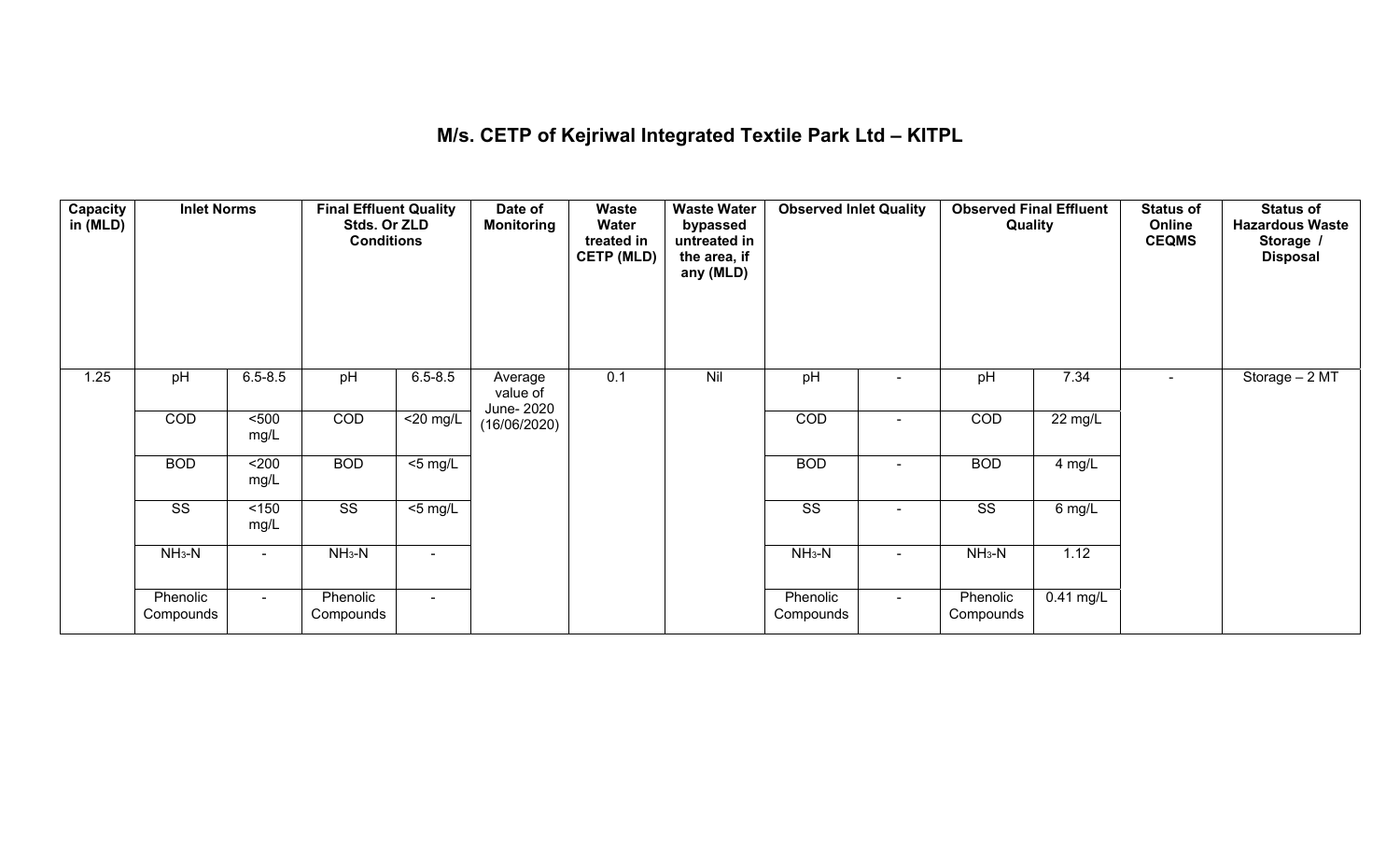## **M/s. Gujarat Eco Textile Park Pvt Ltd, Palsana, Surat**

| Capacity<br>in (MLD) | <b>Inlet Norms</b>     |                       | <b>Final Effluent Quality</b><br>Stds. Or ZLD<br><b>Conditions</b> |                      | Date of<br><b>Monitoring</b>      | Waste<br>Water<br>treated in<br><b>CETP (MLD)</b> | <b>Waste Water</b><br>bypassed<br>untreated in<br>the area, if<br>any (MLD) | <b>Observed Inlet Quality</b> |                       | <b>Observed Final Effluent</b><br>Quality |                       | <b>Status of</b><br>Online<br><b>CEQMS</b> | <b>Status of</b><br><b>Hazardous Waste</b><br>Storage /<br><b>Disposal</b> |
|----------------------|------------------------|-----------------------|--------------------------------------------------------------------|----------------------|-----------------------------------|---------------------------------------------------|-----------------------------------------------------------------------------|-------------------------------|-----------------------|-------------------------------------------|-----------------------|--------------------------------------------|----------------------------------------------------------------------------|
| 60                   | pH                     | $6.5 - 8.5$           | pH                                                                 | 6.5 to 8.5           | Average<br>value of<br>June- 2020 | 29                                                | Nil                                                                         | pH                            | 7.38                  | pH                                        | 7.15                  | pH, Flow<br>Meter, COD<br>Meter            | Storage - 100 MT                                                           |
|                      | COD                    | 1000<br>mg/L          | COD                                                                | $250 \text{ mg/L}$   | (16/06/2020)                      |                                                   |                                                                             | COD                           | 984 mg/L              | COD                                       | $\overline{214}$ mg/L | including<br><b>TOC</b>                    |                                                                            |
|                      | <b>BOD</b>             | $\overline{400}$ mg/L | <b>BOD</b>                                                         | $100$ mg/L           |                                   |                                                   |                                                                             | <b>BOD</b>                    | $156$ mg/L            | <b>BOD</b>                                | 23 mg/L               |                                            |                                                                            |
|                      | $\overline{\text{SS}}$ | 300 mg/L              | $\overline{\text{SS}}$                                             | $\overline{50}$ mg/L |                                   |                                                   |                                                                             | $\overline{\text{ss}}$        | $\overline{374}$ mg/L | $\overline{\text{SS}}$                    | 90 mg/L               |                                            |                                                                            |
|                      | $NH3-N$                | 50 mg/L               | $NH3-N$                                                            | 50 mg/L              |                                   |                                                   |                                                                             | $NH3-N$                       | 39.2 mg/L             | $NH3-N$                                   | 12.9 mg/L             |                                            |                                                                            |
|                      | Phenolic<br>Compounds  | $\sim$                | Phenolic<br>Compounds                                              | 1 mg/L               |                                   |                                                   |                                                                             | Phenolic<br>Compounds         | $1.41$ mg/L           | Phenolic<br>Compounds                     | $0.78$ mg/L           |                                            |                                                                            |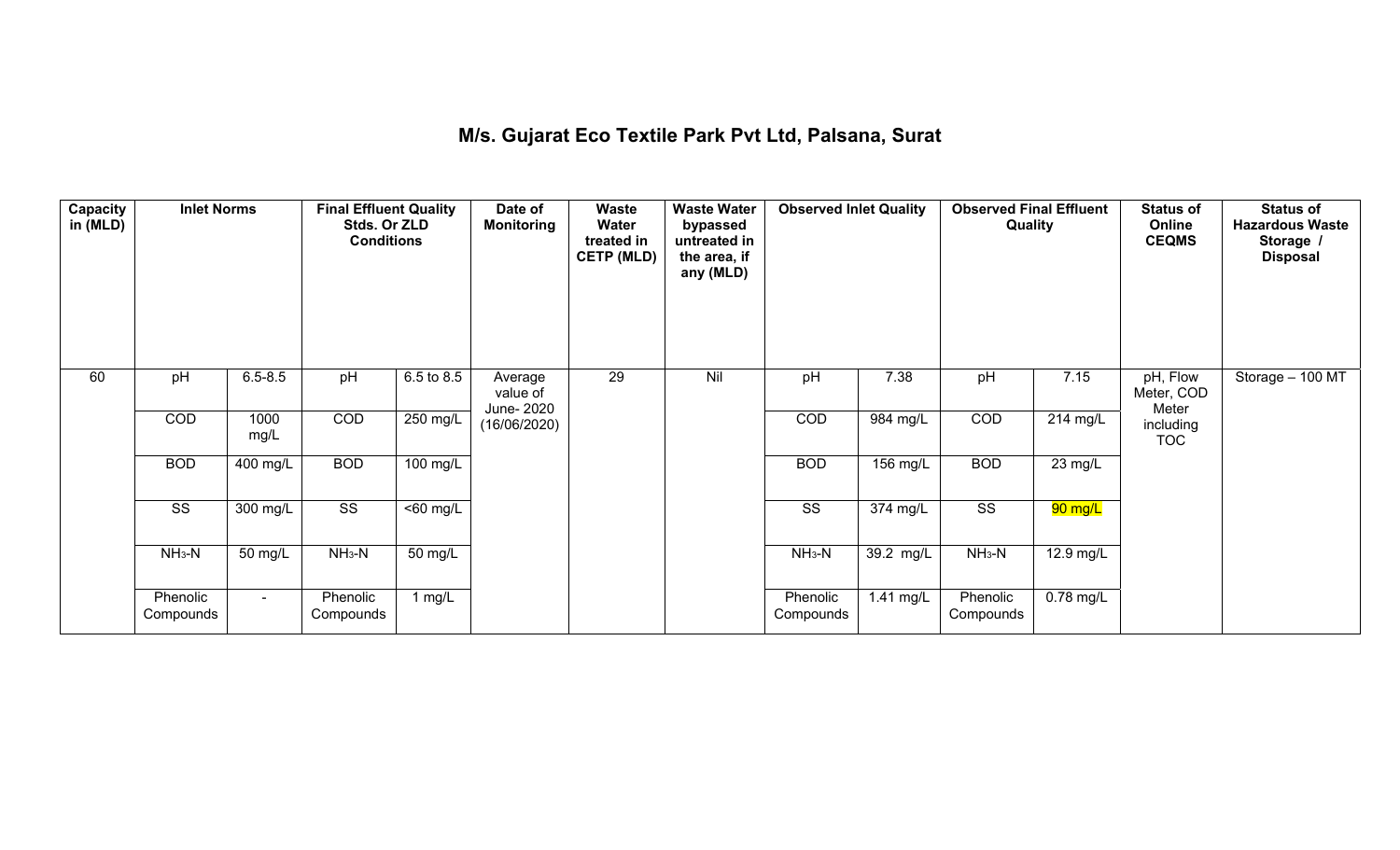## **M/s. Fairdeal Textile Parks Pvt. Ltd, Kosamaba, Surat**

| Capacity<br>in (MLD) | <b>Inlet Norms</b>     |                | <b>Final Effluent Quality</b><br>Stds. Or ZLD<br><b>Conditions</b> |                      | Date of<br><b>Monitoring</b>            | Waste<br>Water<br>treated in<br><b>CETP (MLD)</b> | <b>Waste Water</b><br>bypassed<br>untreated in<br>the area, if<br>any (MLD) | <b>Observed Inlet Quality</b> |                | <b>Observed Final Effluent</b><br>Quality |                | <b>Status of</b><br>Online<br><b>CEQMS</b> | <b>Status of</b><br><b>Hazardous Waste</b><br>Storage /<br><b>Disposal</b> |
|----------------------|------------------------|----------------|--------------------------------------------------------------------|----------------------|-----------------------------------------|---------------------------------------------------|-----------------------------------------------------------------------------|-------------------------------|----------------|-------------------------------------------|----------------|--------------------------------------------|----------------------------------------------------------------------------|
| 2.25                 | pH                     | $6.5 - 7.5$    | pH                                                                 | 6.5 to 8.5           | No sampling<br>done for the<br>month of | 1.39                                              | Nil                                                                         | pH                            |                | pH                                        |                | pH, Flow<br>Meter                          | $---$                                                                      |
|                      | COD                    | $500$ mg/L     | COD                                                                | $100$ mg/L           | June-2020                               |                                                   |                                                                             | COD                           | $\blacksquare$ | COD                                       | $\blacksquare$ |                                            |                                                                            |
|                      | <b>BOD</b>             | 200 mg/L       | <b>BOD</b>                                                         | $30 \text{ mg/L}$    |                                         |                                                   |                                                                             | <b>BOD</b>                    | $\blacksquare$ | <b>BOD</b>                                | $\blacksquare$ |                                            |                                                                            |
|                      | $\overline{\text{ss}}$ | 100 mg/L       | $\overline{\text{ss}}$                                             | $\overline{50}$ mg/L |                                         |                                                   |                                                                             | $\overline{\text{ss}}$        | $\sim$         | $\overline{\text{ss}}$                    | $\blacksquare$ |                                            |                                                                            |
|                      | $NH3-N$                | $\blacksquare$ | $NH3-N$                                                            | 50 mg/L              |                                         |                                                   |                                                                             | $NH3-N$                       | $\blacksquare$ | $NH_3-N$                                  | $\blacksquare$ |                                            |                                                                            |
|                      | Phenolic<br>Compounds  | $\blacksquare$ | Phenolic<br>Compounds                                              | 1 $mg/L$             |                                         |                                                   |                                                                             | Phenolic<br>Compounds         | $\sim$         | Phenolic<br>Compounds                     | $\sim$         |                                            |                                                                            |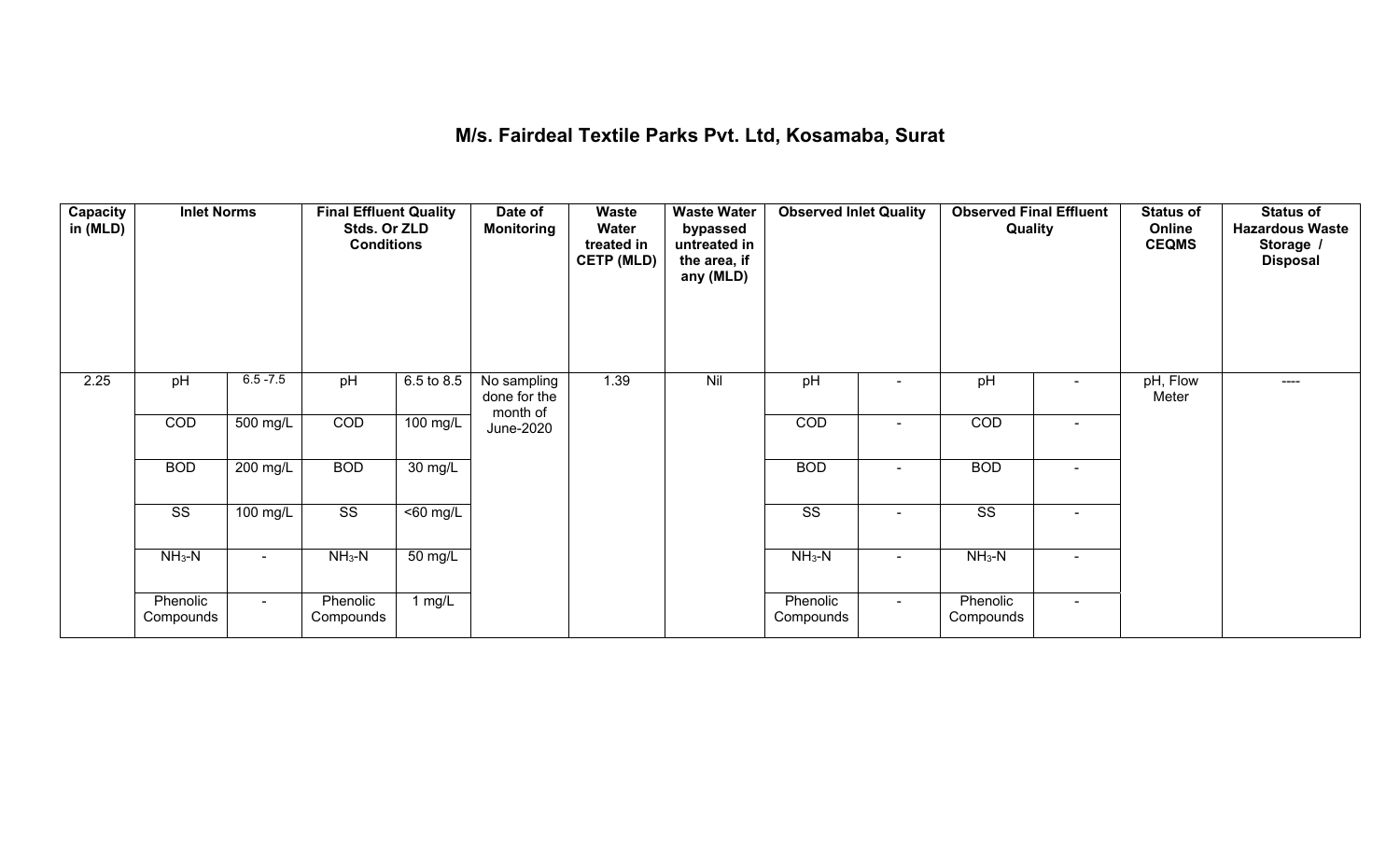# **M/s. New Palsana Industrial Co. Op. Society Ltd., Palsana, Surat**

| Capacity<br>in (MLD) | <b>Inlet Norms</b>     |              | <b>Final Effluent Quality</b><br>Stds. Or ZLD<br><b>Conditions</b> |                      | Date of<br><b>Monitoring</b>      | Waste<br>Water<br>treated in<br><b>CETP (MLD)</b> | <b>Waste Water</b><br>bypassed<br>untreated in<br>the area, if<br>any (MLD) | <b>Observed Inlet Quality</b> |                        | <b>Observed Final Effluent</b><br>Quality |                      | <b>Status of</b><br>Online<br><b>CEQMS</b> | <b>Status of</b><br><b>Hazardous Waste</b><br>Storage /<br><b>Disposal</b> |
|----------------------|------------------------|--------------|--------------------------------------------------------------------|----------------------|-----------------------------------|---------------------------------------------------|-----------------------------------------------------------------------------|-------------------------------|------------------------|-------------------------------------------|----------------------|--------------------------------------------|----------------------------------------------------------------------------|
| 45                   | pH                     | $6.5 - 8.5$  | pH                                                                 | $6.5 - 8.5$          | Average<br>value of<br>June- 2020 | 25                                                | Nil                                                                         | pH                            | 7.14                   | pH                                        | 7.18                 | pH, Flow<br>meter, COD,<br>BOD, TSS        | Storage -10 MT                                                             |
|                      | COD                    | 1000<br>mg/L | COD                                                                | $250$ mg/L           | (16/06/2020)                      |                                                   |                                                                             | COD                           | 746 mg/L               | <b>COD</b>                                | $190$ mg/L           |                                            |                                                                            |
|                      | <b>BOD</b>             | $400$ mg/L   | <b>BOD</b>                                                         | $\overline{30}$ mg/L |                                   |                                                   |                                                                             | <b>BOD</b>                    | 133 mg/L               | <b>BOD</b>                                | $\overline{20}$ mg/L |                                            |                                                                            |
|                      | $\overline{\text{ss}}$ | 300 mg/L     | $\overline{\text{SS}}$                                             | $\overline{60}$ mg/L |                                   |                                                   |                                                                             | $\overline{\text{SS}}$        | $\overline{82}$ mg/L   | $\overline{\text{SS}}$                    | $\overline{52}$ mg/L |                                            |                                                                            |
|                      | $NH3-N$                | 50 mg/L      | $NH3-N$                                                            | $\overline{50}$ mg/L |                                   |                                                   |                                                                             | $NH3-N$                       | $\overline{29.1}$ mg/L | $NH3-N$                                   | $14$ mg/L            |                                            |                                                                            |
|                      | Phenolic<br>Compounds  | 1 mg/L       | Phenolic<br>Compounds                                              | 1 $mg/L$             |                                   |                                                   |                                                                             | Phenolic<br>Compounds         | 1.47 mg/L              | Phenolic<br>Compounds                     | $0.7$ mg/L           |                                            |                                                                            |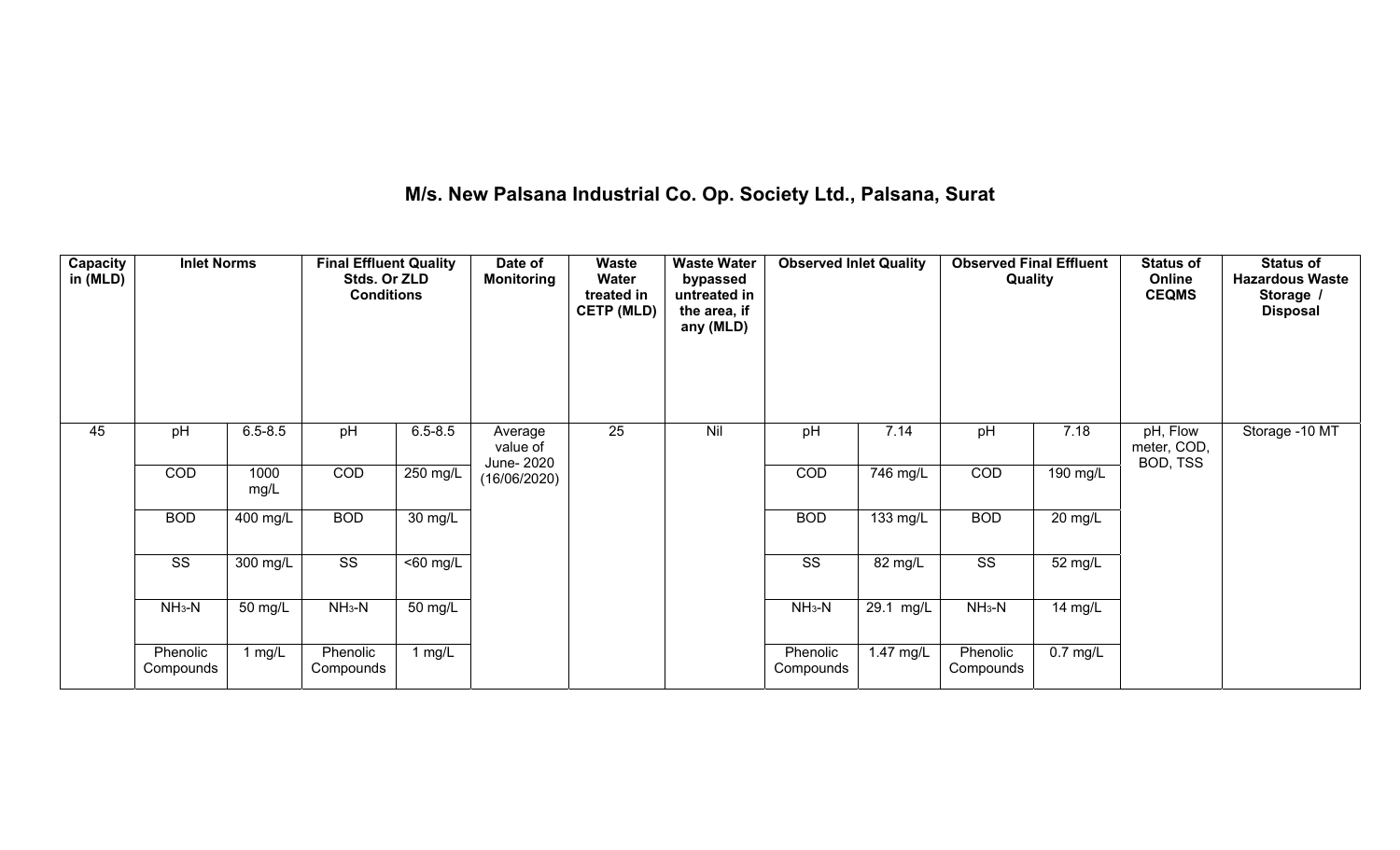## **Vapi Green Enviro Ltd (VGEL,Vapi) (Old Name-Vapi Waste & Effluent Management Co.Ltd)**

| Capacity<br>in (MLD) | <b>Inlet Norms</b><br>pH<br>$6.5 - 8.5$ |              | <b>Final Effluent Quality</b><br>Stds. Or ZLD<br><b>Conditions</b> |                      | Date of<br><b>Monitoring</b>      | Waste<br><b>Water</b><br>treated in<br><b>CETP (MLD)</b> | <b>Waste Water</b><br>bypassed<br>untreated in<br>the area, if<br>any (MLD) | <b>Observed Inlet Quality</b> |             | <b>Observed Final Effluent</b><br>Quality |                      | <b>Status of</b><br>Online<br><b>CEQMS</b> | <b>Status of</b><br><b>Hazardous Waste</b><br>Storage /<br><b>Disposal</b> |
|----------------------|-----------------------------------------|--------------|--------------------------------------------------------------------|----------------------|-----------------------------------|----------------------------------------------------------|-----------------------------------------------------------------------------|-------------------------------|-------------|-------------------------------------------|----------------------|--------------------------------------------|----------------------------------------------------------------------------|
| 55                   |                                         |              | 0.                                                                 | $6.5 - 8.5$          | Average<br>value of<br>June- 2020 | 54                                                       | Nil                                                                         | pH                            | 7.8         | pH                                        | 7.6                  | pH, Flow<br>Meter, TOC &<br>DO Meter       | Storage - 2500 MT                                                          |
|                      | COD                                     | 1500<br>mg/L | COD                                                                | 250 mg/L             | (03/06/2020,<br>22/06/2020,       |                                                          |                                                                             | COD                           | $1084$ mg/L | COD                                       | 272 mg/L             |                                            |                                                                            |
|                      | <b>BOD</b>                              | 500 mg/L     | <b>BOD</b>                                                         | $\overline{30}$ mg/L | 29/06/2020)                       |                                                          |                                                                             | <b>BOD</b>                    | $293$ mg/L  | <b>BOD</b>                                | 258 mg/L             |                                            |                                                                            |
|                      | $\overline{\text{ss}}$                  | $300$ mg/L   | $\overline{\text{SS}}$                                             | $100$ mg/L           |                                   |                                                          |                                                                             | $\overline{\text{SS}}$        | 244 mg/L    | $\overline{\text{ss}}$                    | $\overline{77}$ mg/L |                                            |                                                                            |
|                      | $NH3-N$                                 | 50 mg/L      | $NH3-N$                                                            | $50 \text{ mg/L}$    |                                   |                                                          |                                                                             | $NH3-N$                       | 48 mg/L     | $NH3-N$                                   | 42 mg/L              |                                            |                                                                            |
|                      | Phenolic<br>Compounds                   | 1 $mg/L$     | Phenolic<br>Compounds                                              | 1 mg/L               |                                   |                                                          |                                                                             | Phenolic<br>Compounds         | 3.71 mg/L   | Phenolic<br>Compounds                     | $0.58$ mg/L          |                                            |                                                                            |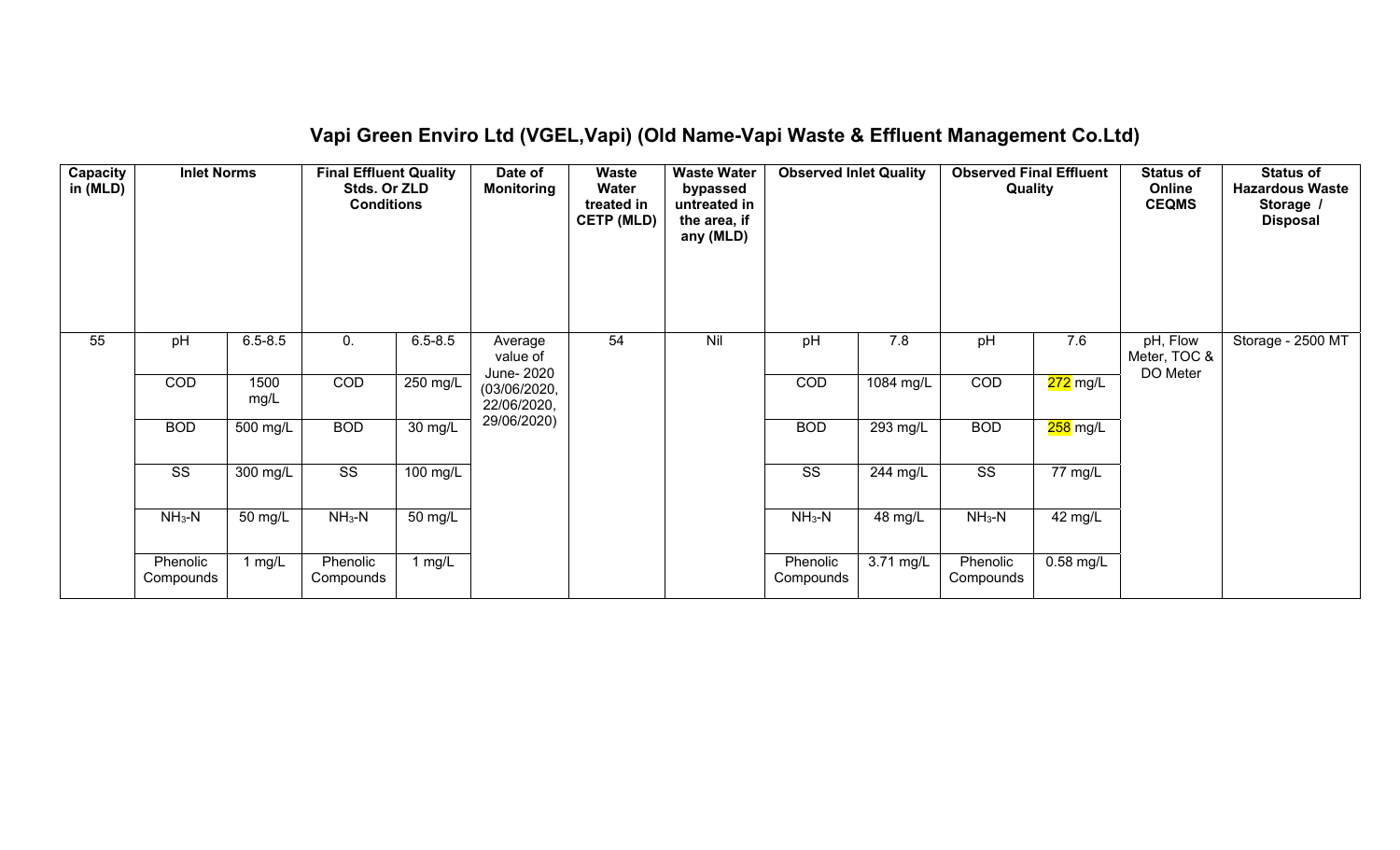## **M/s. Sarigam Clean Initiative (Old Name-Gujarat Industrial Development Corporation), Sarigam**

| Capacity<br>in (MLD) | <b>Inlet Norms</b><br>$6.5 - 8.5$<br>pH       |              | <b>Final Effluent Quality</b><br>Stds. Or ZLD<br><b>Conditions</b> |                    | Date of<br><b>Monitoring</b>      | Waste<br><b>Water</b><br>treated in<br><b>CETP (MLD)</b> | <b>Waste Water</b><br>bypassed<br>untreated in<br>the area, if<br>any (MLD) | <b>Observed Inlet Quality</b>                   |           | <b>Observed Final Effluent</b><br>Quality |                   | <b>Status of</b><br>Online<br><b>CEQMS</b> | <b>Status of</b><br><b>Hazardous Waste</b><br>Storage /<br><b>Disposal</b> |
|----------------------|-----------------------------------------------|--------------|--------------------------------------------------------------------|--------------------|-----------------------------------|----------------------------------------------------------|-----------------------------------------------------------------------------|-------------------------------------------------|-----------|-------------------------------------------|-------------------|--------------------------------------------|----------------------------------------------------------------------------|
| 12.5                 |                                               |              | pH                                                                 | $6.5 - 8.5$        | Average<br>value of<br>June- 2020 | 9                                                        | Nil                                                                         | pH                                              | 7.63      | pH                                        | 7.97              | Flow Meter,<br>TOC meter                   | Storage - 60 MT                                                            |
|                      | <b>COD</b>                                    | 1000<br>mg/L | COD                                                                | 250 mg/L           | (12/06/2020)                      |                                                          |                                                                             | COD                                             | 376 mg/L  | <b>COD</b>                                | 243 mg/L          |                                            |                                                                            |
|                      | BOD <sub>(3</sub><br>days at<br>$27^{\circ}C$ | 400 mg/L     | BOD(3)<br>days at<br>$27^{\circ}C$ )                               | $100 \text{ mg/L}$ |                                   |                                                          |                                                                             | BOD <sub>(3</sub><br>days at<br>$27^{\circ}C$ ) | 93 mg/L   | BOD (3 days<br>at $27^{\circ}$ C)         | $27 \text{ mg/L}$ |                                            |                                                                            |
|                      | SS                                            | 300 mg/L     | SS                                                                 | 100 mg/L           |                                   |                                                          |                                                                             | $\overline{\text{SS}}$                          | 124 mg/L  | $\overline{\text{SS}}$                    | 32 mg/L           |                                            |                                                                            |
|                      | $NH3-N$                                       | 50 mg/L      | $NH_3-N$                                                           | 50 mg/L            |                                   |                                                          |                                                                             | $NH3-N$                                         | $66$ mg/L | $NH3-N$                                   | $55 \text{ mg/L}$ |                                            |                                                                            |
|                      | Phenolic<br>Compounds                         | 1 $mg/L$     | Phenolic<br>Compounds                                              | 1 $mg/L$           |                                   |                                                          |                                                                             | Phenolic<br>Compounds                           | 1.44 mg/L | Phenolic<br>Compounds                     | $0.3$ mg/L        |                                            |                                                                            |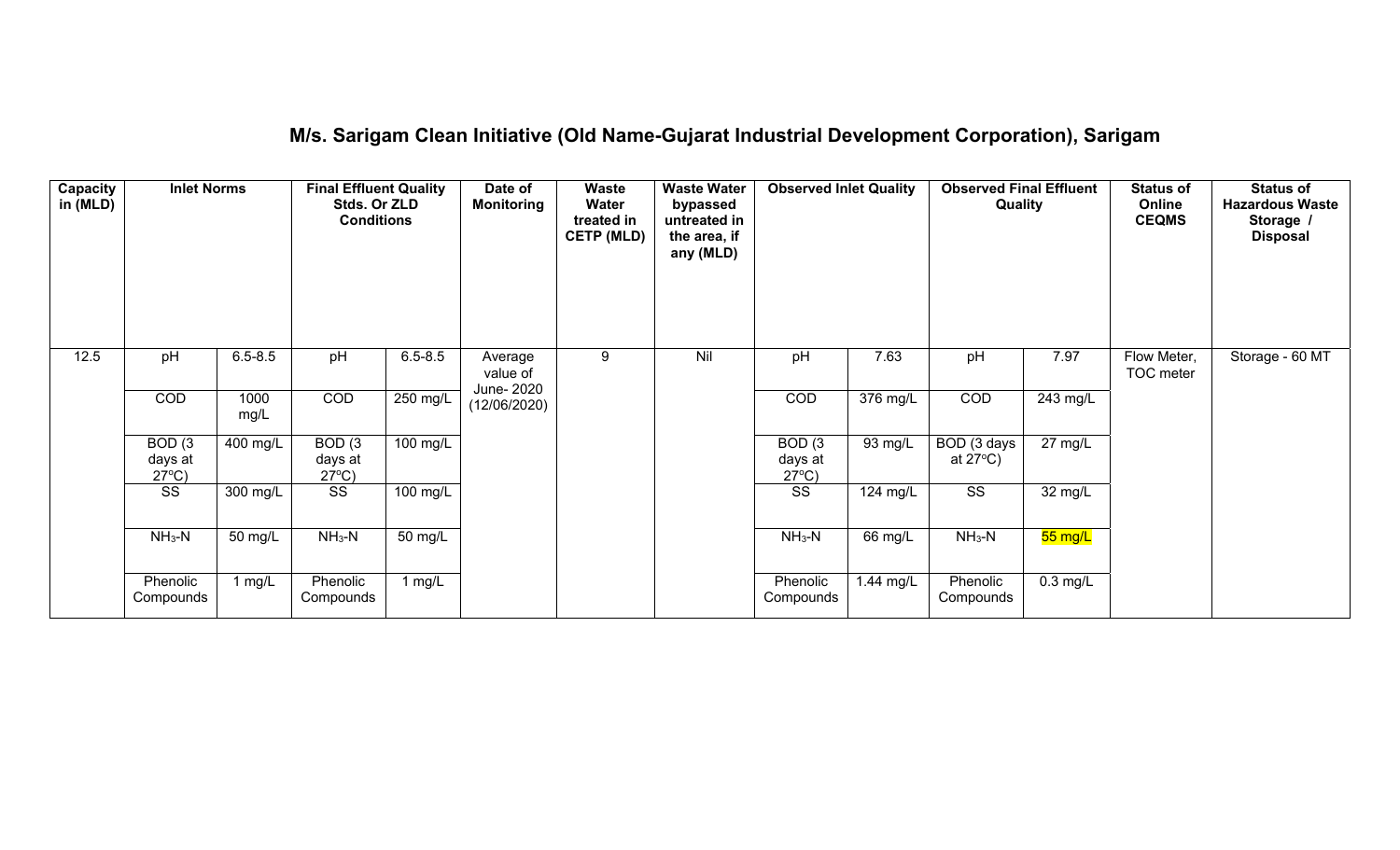## **M/s. Veraval Industries Association, Veraval, Junagadh**

| <b>Capacity</b><br>in (MLD) | 5.5 to 9<br>pH         |                    | <b>Final Effluent Quality</b><br>Stds. Or ZLD<br><b>Conditions</b> |                    | Date of<br><b>Monitoring</b>            | Waste<br>Water<br>treated in<br><b>CETP (MLD)</b> | <b>Waste Water</b><br>bypassed<br>untreated in<br>the area, if<br>any (MLD) | <b>Observed Inlet Quality</b> |                          | <b>Observed Final Effluent</b><br>Quality |                | <b>Status of</b><br>Online<br><b>CEQMS</b> | <b>Status of</b><br><b>Hazardous Waste</b><br>Storage /<br><b>Disposal</b> |
|-----------------------------|------------------------|--------------------|--------------------------------------------------------------------|--------------------|-----------------------------------------|---------------------------------------------------|-----------------------------------------------------------------------------|-------------------------------|--------------------------|-------------------------------------------|----------------|--------------------------------------------|----------------------------------------------------------------------------|
| 5                           |                        |                    | pH                                                                 | 6 to 9             | No sampling<br>done for the<br>month of | 5                                                 | Nil                                                                         | pH                            |                          | pH                                        | $\blacksquare$ | $\blacksquare$                             |                                                                            |
|                             | COD                    | 3500<br>mg/L       | COD                                                                | 250 mg/L           | June-2020                               |                                                   |                                                                             | COD                           |                          | COD                                       | $\blacksquare$ |                                            |                                                                            |
|                             | <b>BOD</b>             | 1000<br>mg/L       | <b>BOD</b>                                                         | $100 \text{ mg/L}$ |                                         |                                                   |                                                                             | <b>BOD</b>                    | $\overline{\phantom{a}}$ | <b>BOD</b>                                | $\blacksquare$ |                                            |                                                                            |
|                             | $\overline{\text{ss}}$ | $200 \text{ mg/L}$ | $\overline{\text{SS}}$                                             | $100 \text{ mg/L}$ |                                         |                                                   |                                                                             | $\overline{\text{ss}}$        | $\blacksquare$           | $\overline{\text{ss}}$                    | $\blacksquare$ |                                            |                                                                            |
|                             | $NH3-N$<br>50 mg/L     | $NH3-N$            | $\overline{50}$ mg/L                                               |                    |                                         |                                                   | $NH3-N$                                                                     | $\overline{\phantom{0}}$      | $NH3-N$                  | $\blacksquare$                            |                |                                            |                                                                            |
|                             | Phenol                 | $\blacksquare$     | Phenol                                                             | $\blacksquare$     |                                         |                                                   |                                                                             | Phenolic<br>Compounds         | $\sim$                   | Phenolic<br>Compounds                     | $\blacksquare$ |                                            |                                                                            |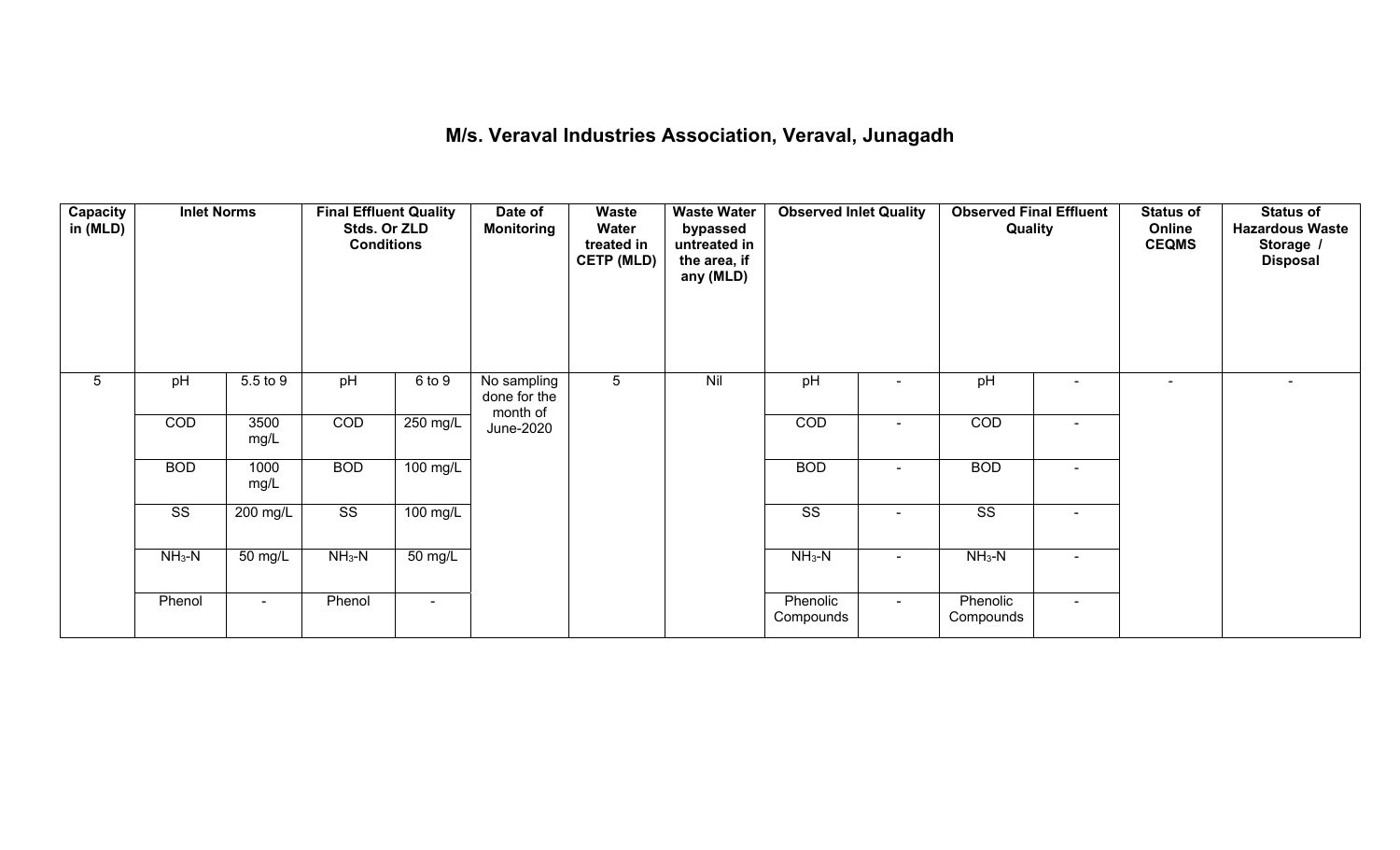## **M/s. Bhatgam Washing Ghat Suddhikaran Yojana Pvt. Ltd., Bhatgam,Rajkot**

| Capacity<br>in (MLD) | <b>Inlet Norms</b><br>$10.5 - 12$ |                    | <b>Final Effluent Quality</b><br>Stds. Or ZLD<br><b>Conditions</b> |                    | Date of<br><b>Monitoring</b>            | <b>Waste</b><br>Water<br>treated in<br><b>CETP (MLD)</b> | <b>Waste Water</b><br>bypassed<br>untreated in<br>the area, if<br>any (MLD) | <b>Observed Inlet Quality</b> |                | <b>Observed Final Effluent</b><br>Quality |                | <b>Status of</b><br>Online<br><b>CEQMS</b> | <b>Status of</b><br><b>Hazardous Waste</b><br>Storage /<br><b>Disposal</b> |
|----------------------|-----------------------------------|--------------------|--------------------------------------------------------------------|--------------------|-----------------------------------------|----------------------------------------------------------|-----------------------------------------------------------------------------|-------------------------------|----------------|-------------------------------------------|----------------|--------------------------------------------|----------------------------------------------------------------------------|
| 30                   | pH                                |                    | pH                                                                 | $6.5 - 9$          | No sampling<br>done for the<br>month of | 10                                                       | Nil                                                                         | pH                            |                | pH                                        |                | pH, Flow<br>meter, SS,<br>Color, MLSS,     | $\blacksquare$                                                             |
|                      | COD                               | 1000<br>mg/L       | COD                                                                | $100$ mg/L         | June-2020                               |                                                          |                                                                             | COD                           | ۰              | COD                                       | $\sim$         | COD                                        |                                                                            |
|                      | <b>BOD</b>                        | 350 mg/L           | <b>BOD</b>                                                         | 30 mg/L            |                                         |                                                          |                                                                             | <b>BOD</b>                    | $\blacksquare$ | <b>BOD</b>                                | $\sim$         |                                            |                                                                            |
|                      | $\overline{\text{ss}}$            | 2000<br>mg/L       | $\overline{\text{SS}}$                                             | $100 \text{ mg/L}$ |                                         |                                                          |                                                                             | $\overline{\text{SS}}$        | ۰              | $\overline{\text{ss}}$                    | $\sim$         |                                            |                                                                            |
|                      | $NH3-N$                           | 75 mg/L<br>$NH3-N$ |                                                                    | 50 mg/L            |                                         |                                                          |                                                                             | $NH3-N$                       | ۰              | $NH3-N$                                   | $\blacksquare$ |                                            |                                                                            |
|                      | Phenolic<br>Compounds             | 5 mg/L             | Phenolic<br>Compounds                                              | 1 $mg/L$           |                                         |                                                          |                                                                             | Phenolic<br>Compounds         | $\sim$         | Phenolic<br>Compounds                     | $\sim$         |                                            |                                                                            |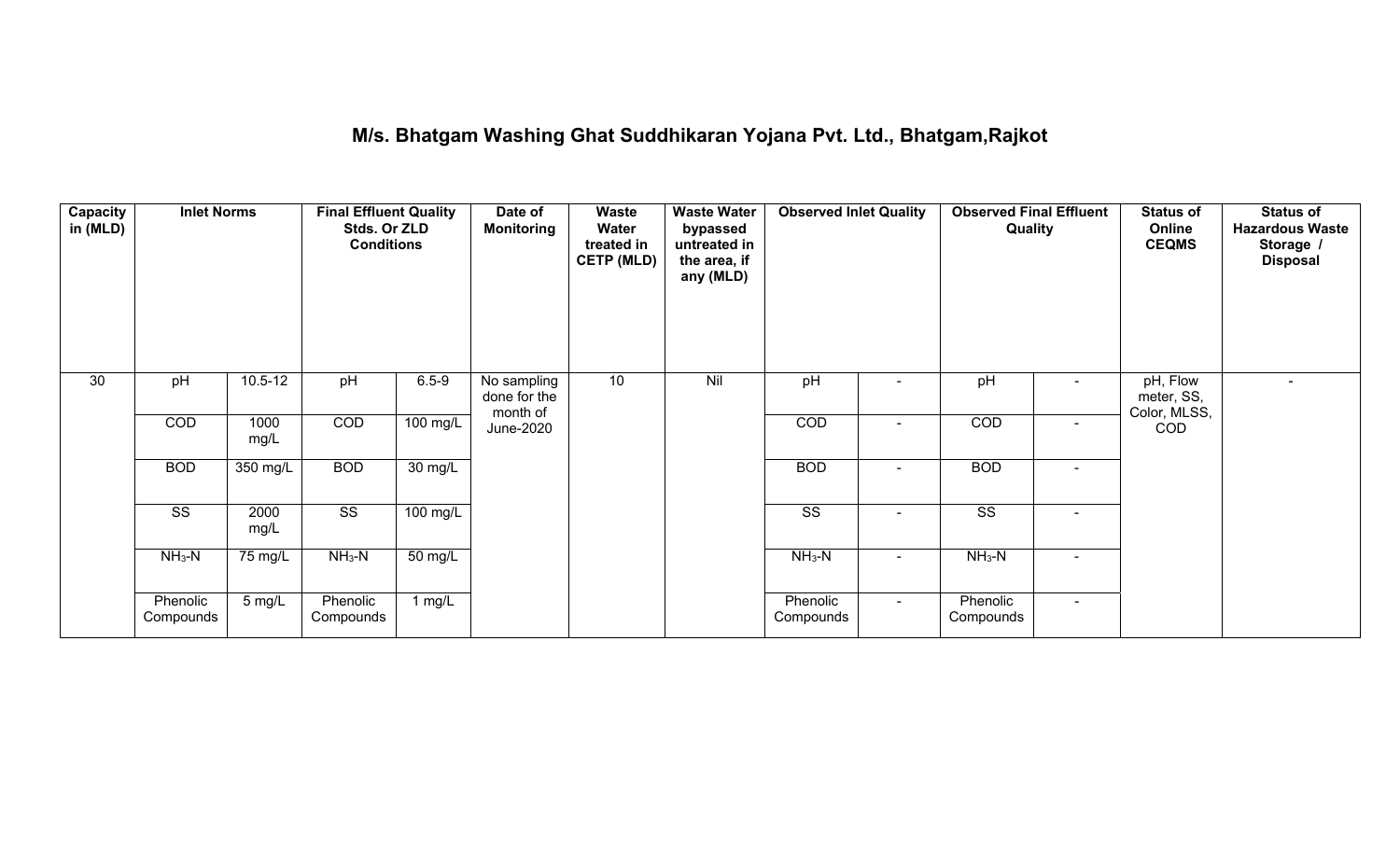# **M/s. Jetpur Dyeing & Printing Association, Jetpur, Rajkot**

| Capacity<br>in (MLD) | <b>Inlet Norms</b>    |               | <b>Final Effluent Quality</b><br>Stds. Or ZLD Conditions |            | Waste Water<br>Waste Water<br>Date of<br>Monitoring<br>treated in<br>bypassed<br>CETP (MLD)<br>untreated in<br>the area, if<br>any (MLD) |      | <b>Observed Inlet Quality</b> |                       | <b>Observed Final Effluent</b><br>Quality<br>pH<br>7.71 |                       | Status of<br>Online<br><b>CEQMS</b> | Status of<br>Hazardous Waste<br>Storage / Disposal |                  |
|----------------------|-----------------------|---------------|----------------------------------------------------------|------------|------------------------------------------------------------------------------------------------------------------------------------------|------|-------------------------------|-----------------------|---------------------------------------------------------|-----------------------|-------------------------------------|----------------------------------------------------|------------------|
| 10.00                | pH                    | $10.5 - 12.0$ | pH                                                       | $6.5 - 9$  | Average<br>value of                                                                                                                      | 7.00 | Nil                           | pH                    | 9.24                                                    |                       |                                     | pH, Flow<br>meter                                  | Storage - 130 MT |
|                      | COD                   | 1000<br>mg/L  | COD                                                      | $250$ mg/L | June- 2020<br>(09/06/2020)                                                                                                               |      |                               | COD                   | $632 \text{ mg/L}$                                      | COD                   | 122 mg/L                            |                                                    |                  |
|                      | <b>BOD</b>            | 350 mg/L      | <b>BOD</b>                                               | 100 mg/L   |                                                                                                                                          |      |                               | <b>BOD</b>            | $205 \text{ mg/L}$                                      | <b>BOD</b>            | 39 mg/L                             |                                                    |                  |
|                      | SS                    | 2000<br>mg/L  | SS                                                       | 100 mg/L   |                                                                                                                                          |      |                               | SS                    | 252 mg/L                                                | SS                    | $1.2 \text{ mg/L}$                  |                                                    |                  |
|                      | 75 mg/L<br>$NH3-N$    | $NH_3-N$      | 50 mg/L                                                  |            |                                                                                                                                          |      | $NH_3-N$                      | 22.56mg/L             | $NH_3-N$                                                | 3.34 mg/L             |                                     |                                                    |                  |
|                      | Phenolic<br>Compounds | 5 mg/L        | Phenolic<br>Compounds                                    | 1 $mg/L$   |                                                                                                                                          |      |                               | Phenolic<br>Compounds | $\sim$                                                  | Phenolic<br>Compounds | $\blacksquare$                      |                                                    |                  |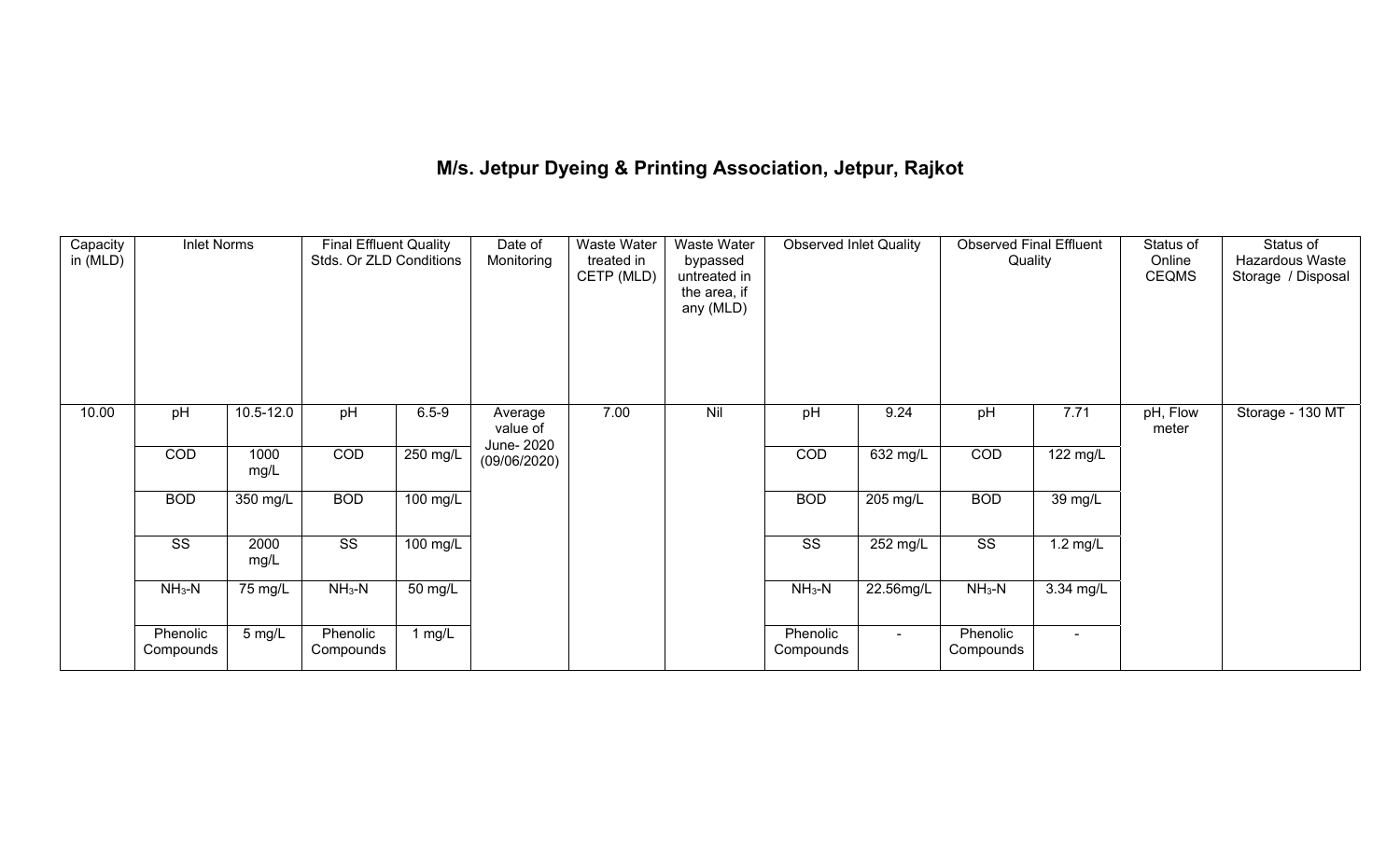# **M/s. Shri Dhareshwar GIDC Vistar Association,Dhareshwar, Rajkot**

| Capacity<br>in (MLD) | <b>Inlet Norms</b>     |              | <b>Final Effluent Quality</b><br>Stds. Or ZLD<br><b>Conditions</b> |                      | Date of<br><b>Waste</b><br><b>Waste Water</b><br>Water<br><b>Monitoring</b><br>bypassed<br>untreated in<br>treated in<br><b>CETP (MLD)</b><br>the area, if<br>any (MLD) |      | <b>Observed Inlet Quality</b> |                        | Quality               |                        | <b>Status of</b><br>Online<br><b>CEQMS</b> | <b>Status of</b><br><b>Hazardous Waste</b><br>Storage /<br><b>Disposal</b> |                |
|----------------------|------------------------|--------------|--------------------------------------------------------------------|----------------------|-------------------------------------------------------------------------------------------------------------------------------------------------------------------------|------|-------------------------------|------------------------|-----------------------|------------------------|--------------------------------------------|----------------------------------------------------------------------------|----------------|
| 0.09                 | pH                     | $10.5 - 12$  | pH                                                                 | 6.5 to 9             | Average<br>value of<br>June- 2020                                                                                                                                       | 0.09 | Nil                           | pH                     | 6.66                  | pH                     | 6.82                                       | pH, Flow Meter                                                             | Storage - 9 MT |
|                      | COD                    | 1000<br>mg/L | COD                                                                | 100 mg/L             | (24/06/2020)                                                                                                                                                            |      |                               | COD                    | 914 mg/L              | COD                    | $210$ mg/L                                 |                                                                            |                |
|                      | <b>BOD</b>             | 350 mg/L     | <b>BOD</b>                                                         | $30 \text{ mg/L}$    |                                                                                                                                                                         |      |                               | <b>BOD</b>             | $\overline{271}$ mg/L | <b>BOD</b>             | 62 mg/L                                    |                                                                            |                |
|                      | $\overline{\text{ss}}$ | 2000<br>mg/L | $\overline{\text{SS}}$                                             | $100$ mg/L           |                                                                                                                                                                         |      |                               | $\overline{\text{SS}}$ | 304 mg/L              | $\overline{\text{SS}}$ | 36 mg/L                                    |                                                                            |                |
|                      | $NH3-N$                | 75 mg/L      | $NH3-N$                                                            | $\overline{50}$ mg/L |                                                                                                                                                                         |      |                               | $NH3-N$                | 68.32<br>mg/L         | $NH3-N$                | 12.6 mg/L                                  |                                                                            |                |
|                      | Phenolic<br>Compounds  | 5 mg/L       | Phenolic<br>Compounds                                              | 1 $mg/L$             |                                                                                                                                                                         |      |                               | Phenolic<br>Compounds  | $\sim$                | Phenolic<br>Compounds  |                                            |                                                                            |                |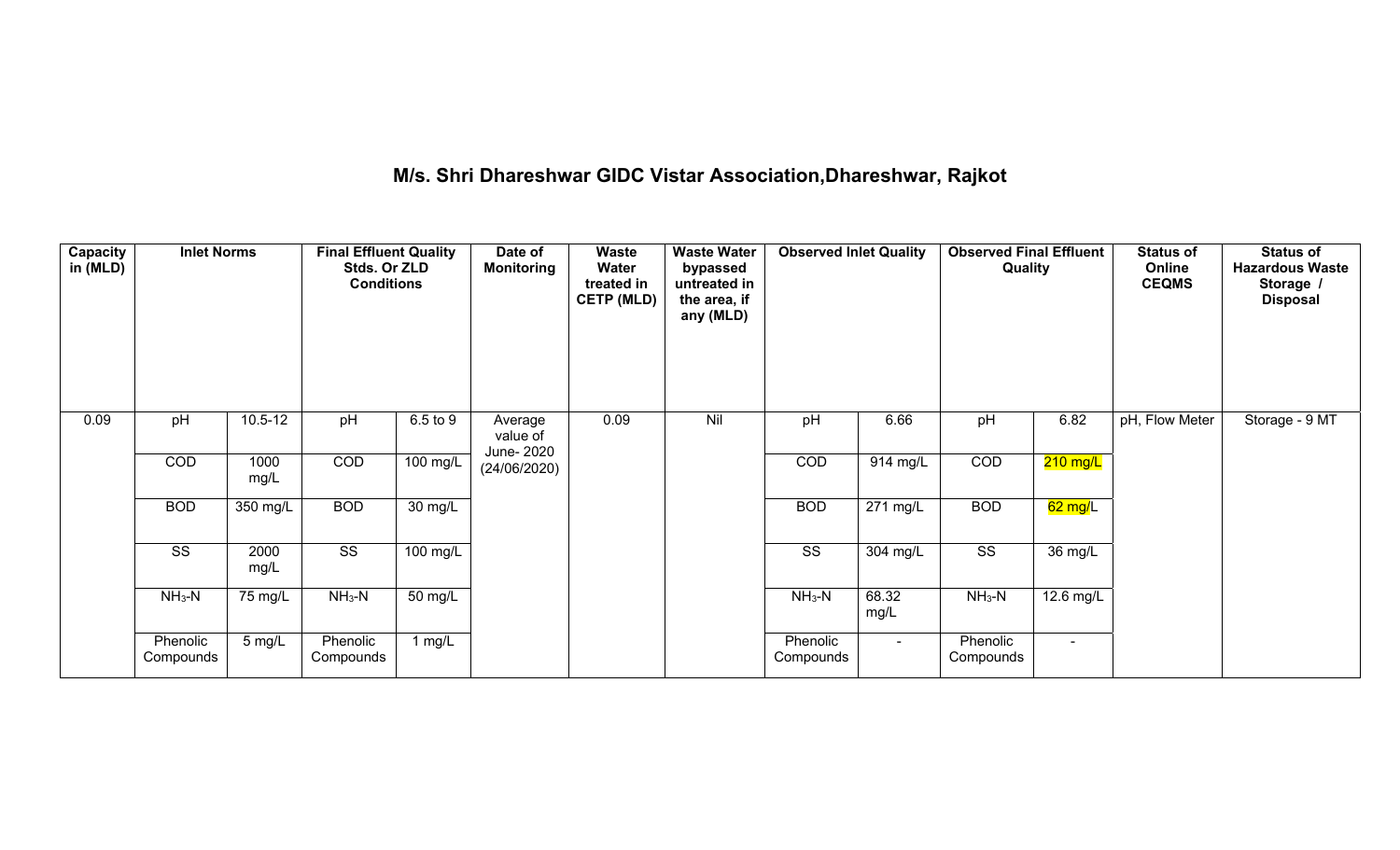## **M/s. Jay Khodiyar Enviro-Technologies Pvt. Ltd., Rajkot**

| Capacity<br>in (MLD) | <b>Inlet Norms</b><br>pH<br>Up to $5$ |                    | <b>Final Effluent Quality</b><br>Stds. Or ZLD<br><b>Conditions</b> |                      | Date of<br><b>Monitoring</b>            | <b>Waste Water</b><br>Waste<br>Water<br>bypassed<br>untreated in<br>treated in<br><b>CETP (MLD)</b><br>the area, if<br>any (MLD) |     | <b>Observed Inlet Quality</b> |                          | Quality                |                | <b>Status of</b><br>Online<br><b>CEQMS</b> | <b>Status of</b><br><b>Hazardous Waste</b><br>Storage /<br><b>Disposal</b> |
|----------------------|---------------------------------------|--------------------|--------------------------------------------------------------------|----------------------|-----------------------------------------|----------------------------------------------------------------------------------------------------------------------------------|-----|-------------------------------|--------------------------|------------------------|----------------|--------------------------------------------|----------------------------------------------------------------------------|
| 0.009                |                                       |                    | pH                                                                 | 6.5 to 8.5           | No sampling<br>done for the<br>month of | 0.013                                                                                                                            | Nil | pH                            |                          | pH                     |                |                                            |                                                                            |
|                      | COD                                   | $250$ mg/L         | COD                                                                | $100$ mg/L           | June-2020                               |                                                                                                                                  |     | COD                           |                          | COD                    | $\blacksquare$ |                                            |                                                                            |
|                      | <b>BOD</b>                            | $100$ mg/L         | <b>BOD</b>                                                         | $\overline{30}$ mg/L |                                         |                                                                                                                                  |     | <b>BOD</b>                    | $\overline{\phantom{0}}$ | <b>BOD</b>             | $\blacksquare$ |                                            |                                                                            |
|                      | $\overline{\text{ss}}$                | $250 \text{ mg/L}$ | $\overline{\text{SS}}$                                             | 100 mg/L             |                                         |                                                                                                                                  |     | $\overline{\text{ss}}$        | $\blacksquare$           | $\overline{\text{ss}}$ | $\blacksquare$ |                                            |                                                                            |
|                      | $NH3-N$                               |                    | $NH3-N$                                                            | 50 mg/L              |                                         |                                                                                                                                  |     | $NH_3-N$                      |                          | $NH3-N$                | $\blacksquare$ |                                            |                                                                            |
|                      | Phenolic<br>Compounds                 | $\sim$             | Phenolic<br>Compounds                                              | 1 mg/L               |                                         |                                                                                                                                  |     | Phenolic<br>Compounds         | $\sim$                   | Phenolic<br>Compounds  | $\blacksquare$ |                                            |                                                                            |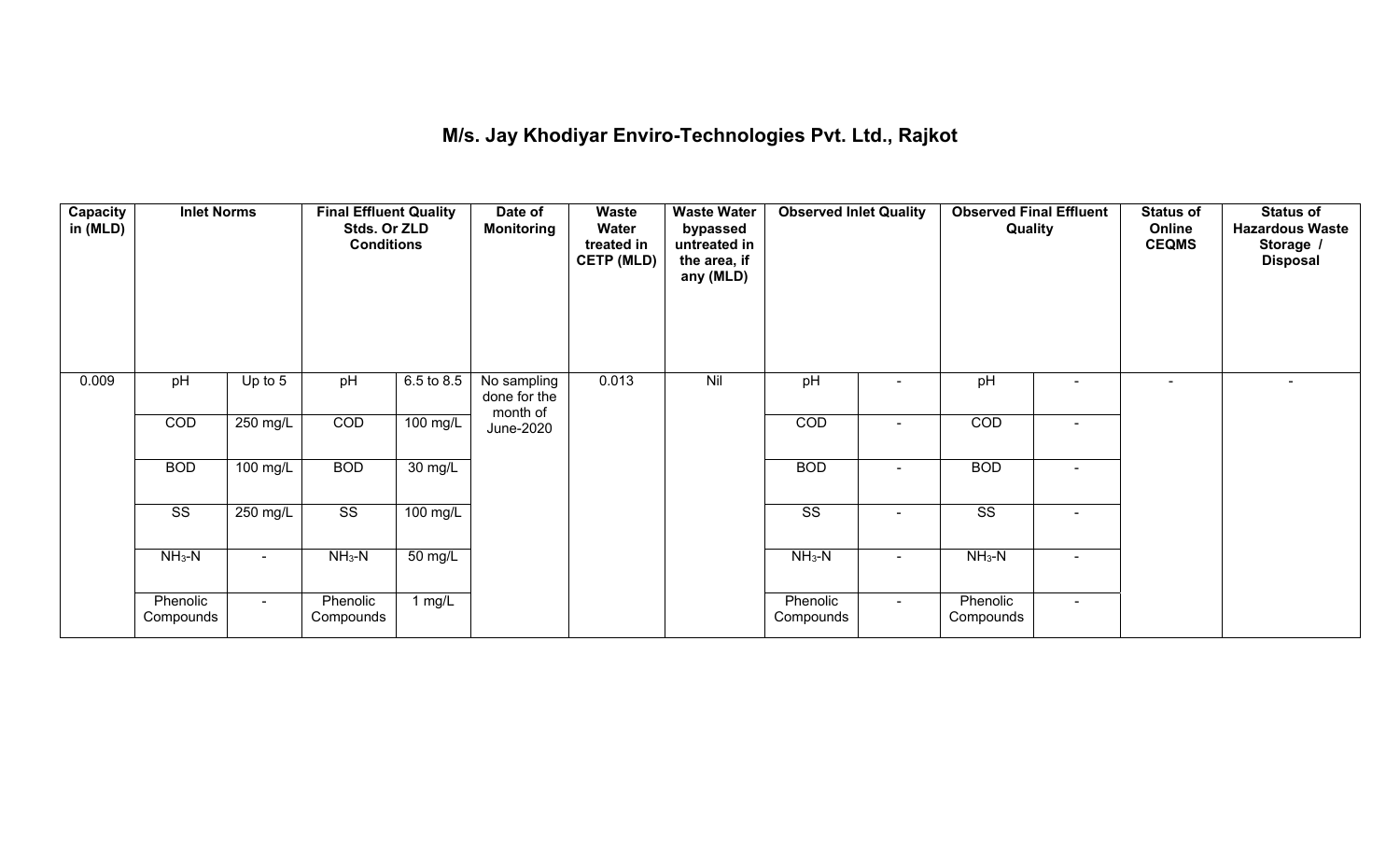## **M/s. Kalol GIDC Industries Association, Kadi, Gandhinagar**

| Capacity<br>in (MLD) | <b>Inlet Norms</b><br>6.5 to 8.5<br>pH |                       | <b>Final Effluent Quality</b><br>Stds. Or ZLD<br><b>Conditions</b> |                    | Date of<br><b>Monitoring</b> | Waste<br>Water<br>treated in<br><b>CETP</b><br>(MLD) | <b>Waste Water</b><br>bypassed<br>untreated in<br>the area, if<br>any (MLD) | <b>Observed Inlet Quality</b> |                | <b>Observed Final Effluent</b><br>Quality |                       | <b>Status of</b><br>Online<br><b>CEQMS</b> | <b>Status of</b><br><b>Hazardous Waste</b><br>Storage /<br><b>Disposal</b> |
|----------------------|----------------------------------------|-----------------------|--------------------------------------------------------------------|--------------------|------------------------------|------------------------------------------------------|-----------------------------------------------------------------------------|-------------------------------|----------------|-------------------------------------------|-----------------------|--------------------------------------------|----------------------------------------------------------------------------|
| 0.04                 |                                        |                       | pH                                                                 | 6.5 to 8.5         | Average value<br>οf          | 0.35                                                 | Nil                                                                         | pH                            |                | pH                                        | 7.75                  |                                            | Disposal - 10 MT                                                           |
|                      | COD                                    | 2000<br>mg/L          | COD                                                                | 250 mg/L           | June- 2020<br>(16/06/2020)   |                                                      |                                                                             | COD                           | $\blacksquare$ | COD                                       | 170 mg/L              |                                            |                                                                            |
|                      | <b>BOD</b>                             | $\overline{700}$ mg/L | <b>BOD</b>                                                         | $100 \text{ mg/L}$ |                              |                                                      |                                                                             | <b>BOD</b>                    | $\blacksquare$ | <b>BOD</b>                                | 48 mg/L               |                                            |                                                                            |
|                      | $\overline{\text{ss}}$                 | $\blacksquare$        | $\overline{\text{SS}}$                                             | 100 mg/L           |                              |                                                      |                                                                             | $\overline{\text{SS}}$        | $\blacksquare$ | $\overline{\text{ss}}$                    | 52 mg/L               |                                            |                                                                            |
|                      | $NH3-N$                                | 50 mg/L               | $NH3-N$                                                            | $50 \text{ mg/L}$  |                              |                                                      |                                                                             | $NH3-N$                       | $\blacksquare$ | $NH3-N$                                   | $\overline{5.5}$ mg/L |                                            |                                                                            |
|                      | Phenolic<br>Compounds                  | $\sim$                | Phenolic<br>Compounds                                              | 1 $mg/L$           |                              |                                                      |                                                                             | Phenolic<br>Compounds         | $\sim$         | Phenolic<br>Compounds                     | <b>BDL</b>            |                                            |                                                                            |